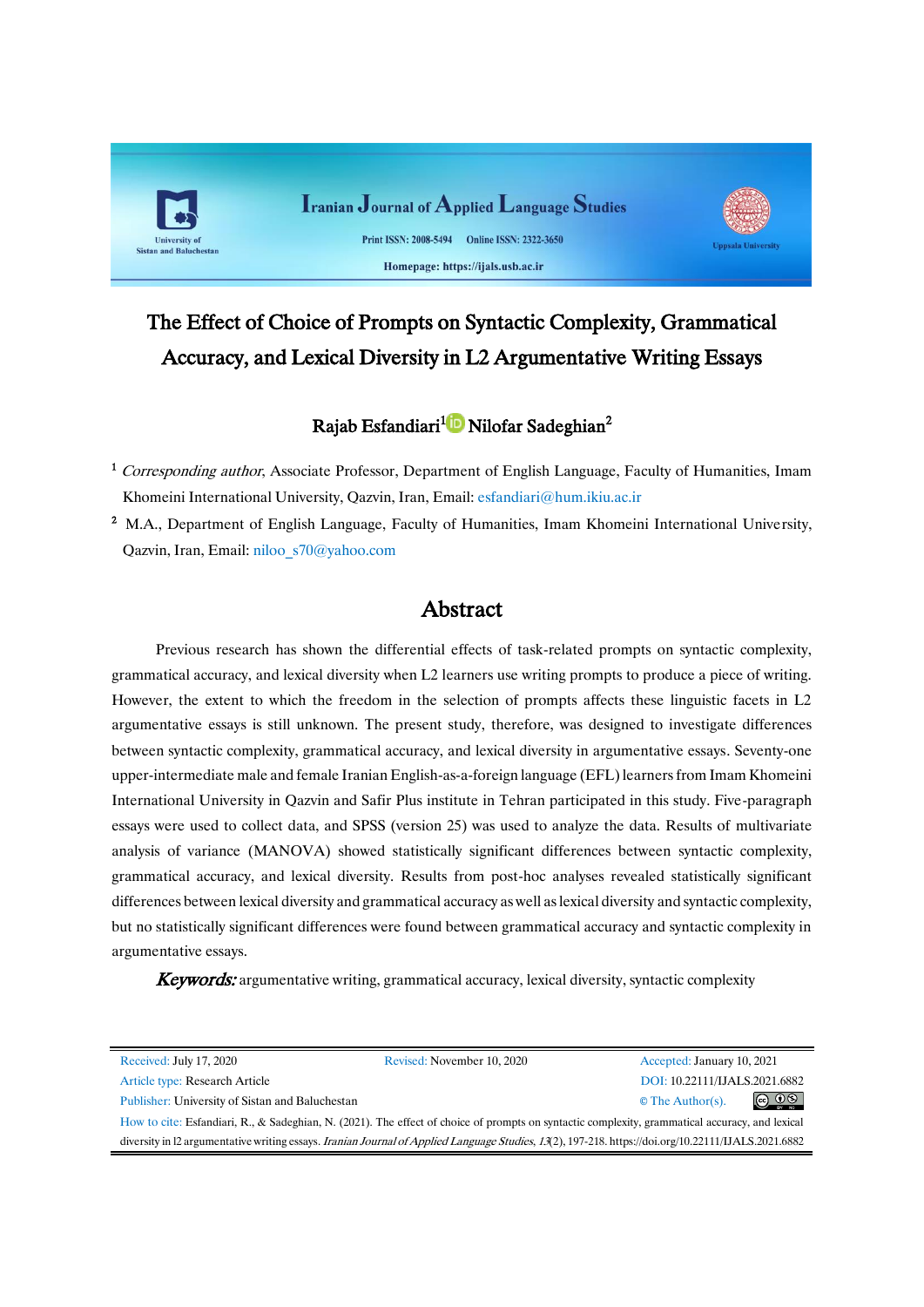# 1. Introduction

Language learners advance at different paces, as the tasks they encounter increase in complexity, accuracy, and diversity. This variation is often attributed to language learners' limited cognitive capacities, although their effective performance in tasks largely relies on their progress in language learning (Robinson, 2015). Among four language skills, writing seems to be the most complicated one, as it draws on the cognitive domain, including learning and comprehension of recent information (Defazio et al., 2010). Studies focusing on L2 writing and the effect of task design features such as complexity, accuracy, and lexical diversity have yielded mixed results. For example, personal information exchange tasks, familiar information, interactive tasks, and post-task conditions increase accuracy; however, pre-task planning and narrative tasks produce greater syntactic complexity, but lower grammatical accuracy (e.g., Frear & Bitchener, 2015; Allaw, & McDonough, 2019; Kessler et al., 2021; Martin-Beltrán et al., 2020).

The effect of tasks on L2 writing has been studied from two psycholinguistic perspectives: Cognition hypothesis (Robinson, 2011) and trade-off hypothesis (Skehan & Foster, 2001). Cognition hypothesis claims that complexity, accuracy, and fluency have an impact on learning, as the act of learning utilizes various levels of cognitive demand on L2 learners' cognitive sources (Skehan, 2009). However, Skehan and Foster's (2001) trade-off hypothesis posits that when the task gets more complex, the learner's focus on form decreases.

Previous studies on syntactic complexity, grammatical accuracy, and lexical diversity have yielded some interesting, though inconsistent, results. Some studies have investigated the effect of syntactic complexity on the quality of argumentative essay (e.g., Rahimi, 2018), while other studies have analyzed syntactic complexity in different genres of writing such as descriptive essays (Beers & Nagy, 2011). Other studies have examined syntactic complexity in expository writing among students with and without language learning disabilities (Koutsoftas & Gray, 2012). Other researchers have analyzed grammatical accuracy in argumentative essays (Tavakoli & Rezazadeh, 2014). However, other researchers have analyzed the effect of tasks and prompts on grammatical accuracy across expository and descriptive essays (Way et al., 2000).

Other researchers have investigated the relationship of lexical diversity with other aspects of language. For example, Dilmaghani and Sadeghi (2013) investigated the relationship between lexical diversity and two genres of writing—argumentative and descriptive—in Iranian EFL learners' writing and found a positive correlation between text types and lexical diversity.

Although previous research on syntactic complexity, grammatical accuracy, and lexical diversity has helped researchers better understand the dynamics and processes of these three constructs across different text types, modes of language, settings, and learner groups and has shed light on the theoretical underpinnings of these concepts, one major shortcoming of previous studies relates to the assertion that researchers have used a combination of variables to analyze complexity, accuracy, and diversity, resulting in confounding findings (see Ahmadian & Long, 2022 for the variety of variables examined so far). In the present study, we, however, examined syntactic complexity, grammatical accuracy, and lexical diversity on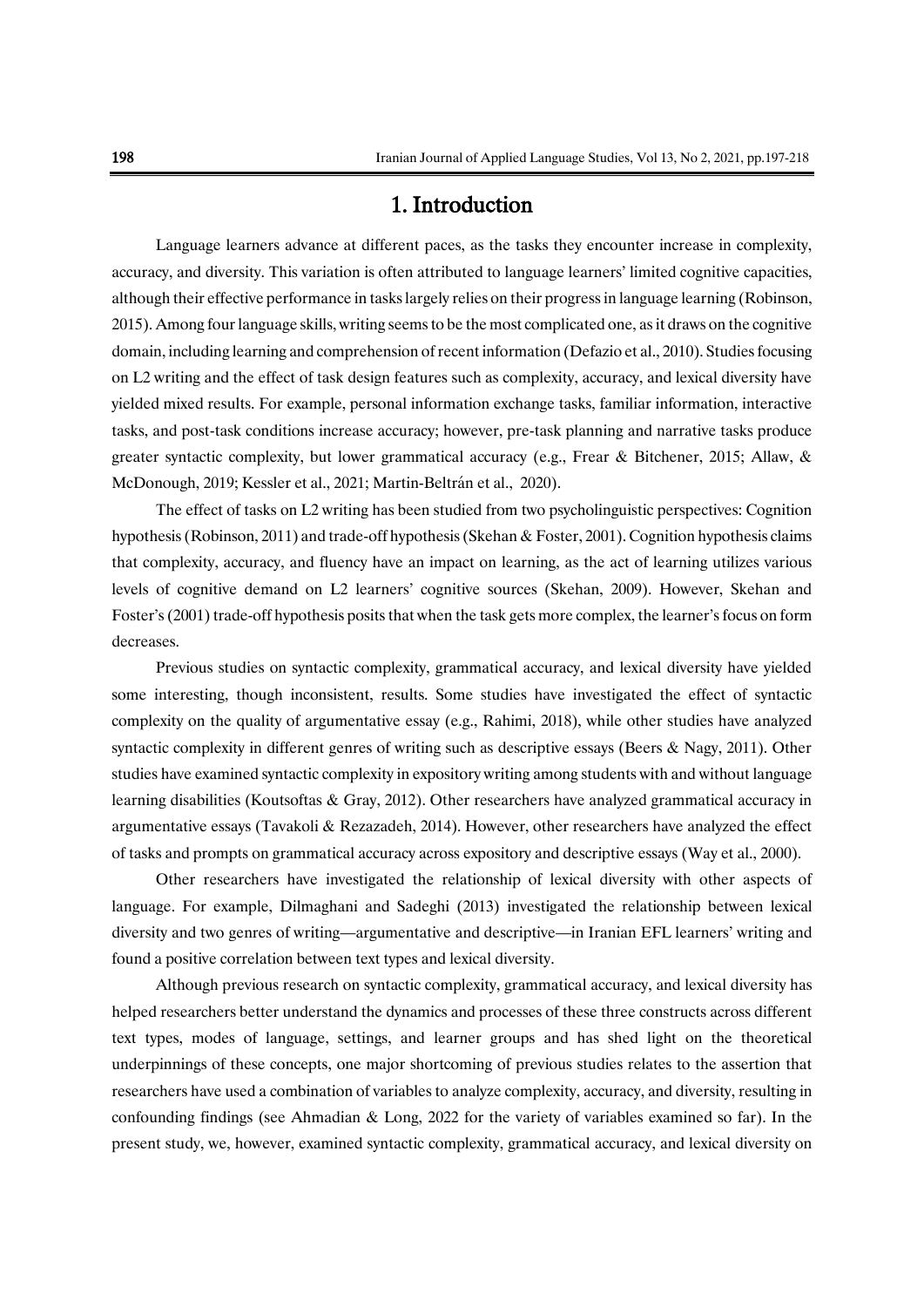upper-intermediate language learners in argumentative essays to control two major variables on our findings: language proficiency and text types. We also asked language learners to feel free to choose from a list of prompts to write their argumentative essays, a point not addressed in previous studies, as explained below.

Prior research has shown that several factors tend to affect syntactic complexity, grammatical accuracy, lexical diversity across different text types, including discourse mode (Liao, 2020), purpose of writing (Rahimi & Zhang, 2021), topic structure and wording (Ahmadian & Mansouri, 2020), rhetorical specification (Allaw, & McDonough, 2021), text length (Nasseri & Thompson, 2021), different genre types (Zhang & Lu, 2021), and scoring procedures (Weigle, 2018). Previous studies focusing on writing prompts across text types concerning complexity, accuracy, and diversity have also reported on the following results.

Prompts as themes tend to exert no effect on the scores and quality of argumentation in graduate EFL argumentative texts (Jalilifar et al., 2017). Self-selected versus teacher selected prompts yield in more complex and accurate undergraduate writing across three proficiency levels (beginning, intermediate, and advanced) (Meihami & Saadat, 2019). More implicit prompts result in less accurate production, higher syntactic complexity, and more varied modes of argumentation (Shi et al., 2020). Last but not least, recalling prompts vs imagining prompts leads to more complex syntax, and more lexical diversity, but less accurate sentences in argumentative texts (Cho, 2019). However, as Hamp-Lyons (2011) noted, questions such as "should writers be offered a choice of tasks on a writing test? … have not received definitive answers" (p. 5). It was to this basic question we turned our attention and set out to investigate the choice of prompts and their effect on syntactic complexity, grammatical accuracy, and lexical diversity in Iranian EFL learners' writing because of the following two major motives. Complexification, diversity, and accuracy, as we explain below, appear to be indicators of L2 writing proficiency and can offer insights into practical methods about how to develop writing proficiency in EFL settings.

The first reason is related to the significance of writing prompts, because they help students to have the best possible option to demonstrate accurately their true level of writing and provide "the stimulus for the students to respond to (Kroll & Reid, 1994, p. 231). Prompts are also critical task related features which affect students' writing performance, resulting in complex, accurate, and diverse language (Shi et al., 2020).

Writing prompts are contextual factors which provide direction for writing, frame writing, function as a base for assessing students' written products, and "provide space for meaning-making in L2 writing as they elicit diverse learner responses, yet in a relatively framed way" (Cho, 2019, p. 578). The second main motivating factor for undertaking this study was because syntactic complexity, grammatical accuracy, and lexical diversity have received considerable attention from researchers because they have proved useful and reliable measures of second language performance, development, and proficiency. For example, the proficiency level of learners is measured through the ability to produce lexically diverse, syntactically complex, and grammatically accurate sentences in writing (Housen et al., 2012). Therefore, the present researchers formulated the following research question to focus their study: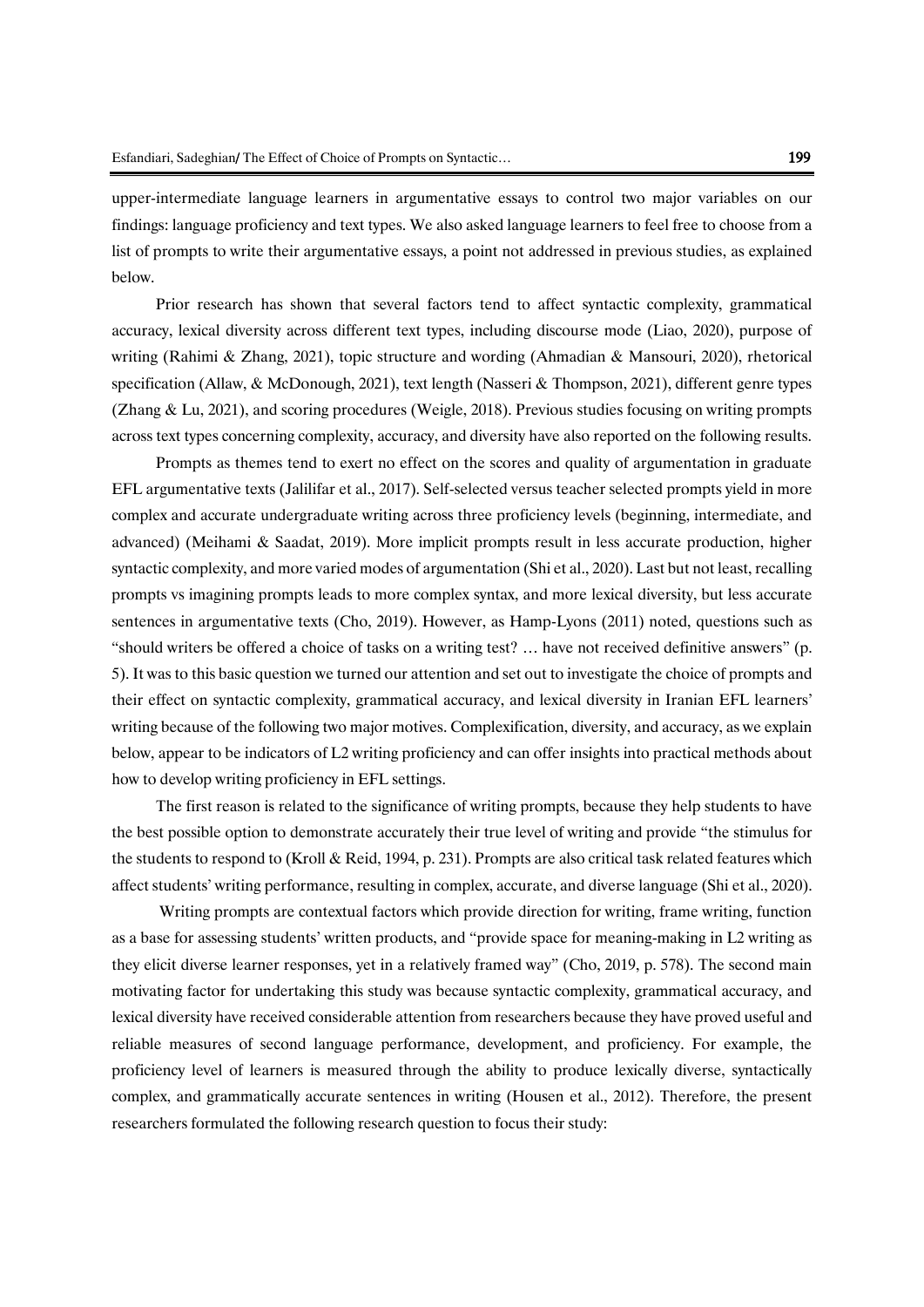What is the effect of choice of prompts by language learners on syntactic complexity, grammatical accuracy, and lexical diversity in argumentative essays?

# 2. Literature Review

### 2.1. Syntactic Complexity, Grammatical Accuracy, and Lexical Diversity in L2 Development

Complexity is one of the most challenging constructs, as it is multi-faceted. Ellis and Barkhuzien (2005) proposed a list of aspects of complexity, including lexical, interactional, propositional, and grammatical or syntactic complexity. Syntactic complexity is defined as the ability to use more complex sentence structures (Housen & Kuiken, 2009). Robinson (2011) claims that increasing task complexity will increase syntactic complexity. Similarly, Ruiz-Funes (2015) argues that complex task performance results in higher syntactic complexity, irrespective of learners' proficiency.

There are at least two contemporary branches of SLA research which capitalize on the concept of syntactic complexity. The first strand views syntactic complexity as an independent variable, in which its influence on some aspects of L2 performance, or L2 proficiency, is investigated (Housen et al., 2012). Several studies have looked at the impact of complexity on its teachability, or on the effectiveness, of different kinds of instruction (e.g., Spada & Tomita, 2010). The second strand views syntactic complexity as a dependent variable and as a basic indicator of L2 performance and L2 proficiency (Bulté & Housen, 2012).

Most studies which have used syntactic complexity either as an independent or a dependent variable have yielded mixed or contradictory results (e.g., Robinson, 2009; Skehan, 2009). These inconsistent results can be accounted for by the way in which complexity is defined and measured (Housen et al., 2012). Researchers have offered various measures of syntactic complexity, which include length, subordination, and coordination, each with its own proponents and opponents (Bayazidi et al., 2019), although recently NLP has provided better orientation towards syntactic complexity

Accuracy is probably the oldest and the most consistent construct, although accuracy per se is not an indicator of interlanguage development (Pallotti, 2009). Foster and Skehan (1999) defined grammatical accuracy as the ability to avoid errors in performance. However, Palloti (2009) refers to grammatical accuracy as "the degree of conformity to certain norms" (p. 592). There is a debate as to how accuracy should be defined (Towell, 2012). For example, much earlier, Selinker (1972) pointed out that the results could be juxtaposed with the collective performance of native speakers, although not all researchers agree with her.

Several researchers have attempted to investigate the effect of some factors of writing on grammatical accuracy. Kuiken and Vedder (2012) proposed that as students were asked to perform more complex tasks, their grammatical accuracy would drop. Also, Rahmihi's (2018) work on the effects of increasing the degree of reasoning and the number of elements on L2 argumentative writing confirmed Kuiken and Vedder's findings. However, these findings contradict the results of other studies as other researchers concluded that when the task complexity increased, the grammatical accuracy would increase as well (Ishikawa, 2007;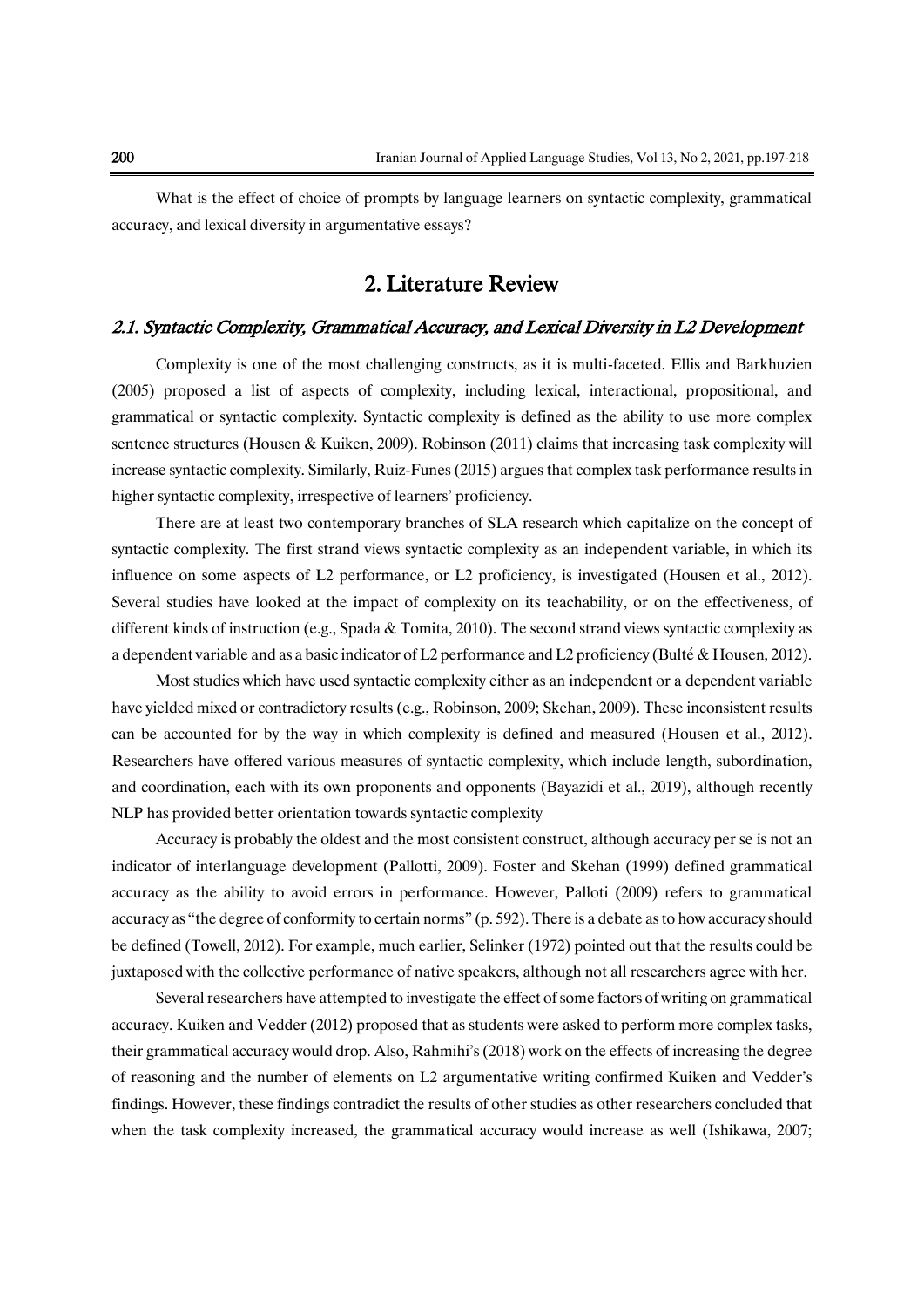Kuiken & Vedder, 2011). Wigglesworth and Storch (2009) are other researchers who compared pair and individual writing and their effect on grammatical accuracy in their study. The results showed that writing in pairs positively affected grammatical accuracy. However, individual writing affected grammatical accuracy negatively.

Researchers have suggested various measures of grammatical accuracy. These measures are based on the number of error-free T-units (Polio, 2001), error-free T-units per T-unit (Scott & Tucker, 1974 as cited in Jiang, 2013), and errors per T-unit (Polio, 2001). T-unit was defined by Hunt (1965 as cited in Foster et al., 2000) as "one main clause plus whatever subordinate clauses happen to be attached to or embedded within it" (p. 735). Several researchers have used the number of error-free T-units (EFT/T) as a measure of grammatical accuracy (e.g., Rutherford, 2001). Wolfe-Quintero et al. (1998) claimed, in their meta-analysis of studies of L2 writing, that the EFT/T measure is the most effective measure of written accuracy. Other researchers have used the number of error-free T-units per T-unit to measure accuracy. For example, Elder and Iwashita (2005) used this measure as one of the measures of accuracy. Finally, some researchers measured grammatical accuracy by measuring the number of errors per T-unit (e.g., Guara-Tavares, 2008).

Lexical diversity (LD) has been considered a predictor of learners' language proficiency. MacCarthy and Jarvis (2010) defined lexical diversity as "the range of different words used in a text, with a greater range indicating a higher diversity (p. 381). LD provides a measure of the proportion of lexical items (i.e., nouns, verbs, adjectives, and some adverbs) in the text (Johansson, 2009). Research has shown a strong relationship between high-quality academic writing, lexical diversity, and the use of academic and lower frequency words in samples produced by NSs (native speakers) of English and ESL (English as a second language) students at various educational levels (McNamara et al., 2013).

Measuring lexical diversity is as complicated as the concept itself is. Type-token ratio (TTR) is the best known measure of LD, and it shows the ratio of different words (types) to total words (tokens) in a given language sample. TTR is usually credited with Templin (1957 as cited in Treffers-Daller et al., 2016). The key problem with TTR is that it is sensitive to sample size, which means TTR varies inversely depending on sample size; in other words, the shorter the sample, the greater the value of TTR.

Other measures of LD, therefore, have been developed recently. These include Malvern et al.'s (2004) D value, McCarthy and Jarvis's (2007) HD-D index, and McCarthy's (2005) MTLD. A key problem for D, HD-D, and MLTD is text length. While MLTD decreases with text length, HD-D and D increase with it. Further studies are still needed for developing LD measures, which are not dependent on text length. All things considered, it is sometimes more successful to measure LD by TTR rather than using a complex formula such as D.

# 2.2. Text Types in Academic Writing

Academic writing differs from other types of writing. Many English speakers believe that the language of academic writing differs considerably not only from everyday speech but also from most other registers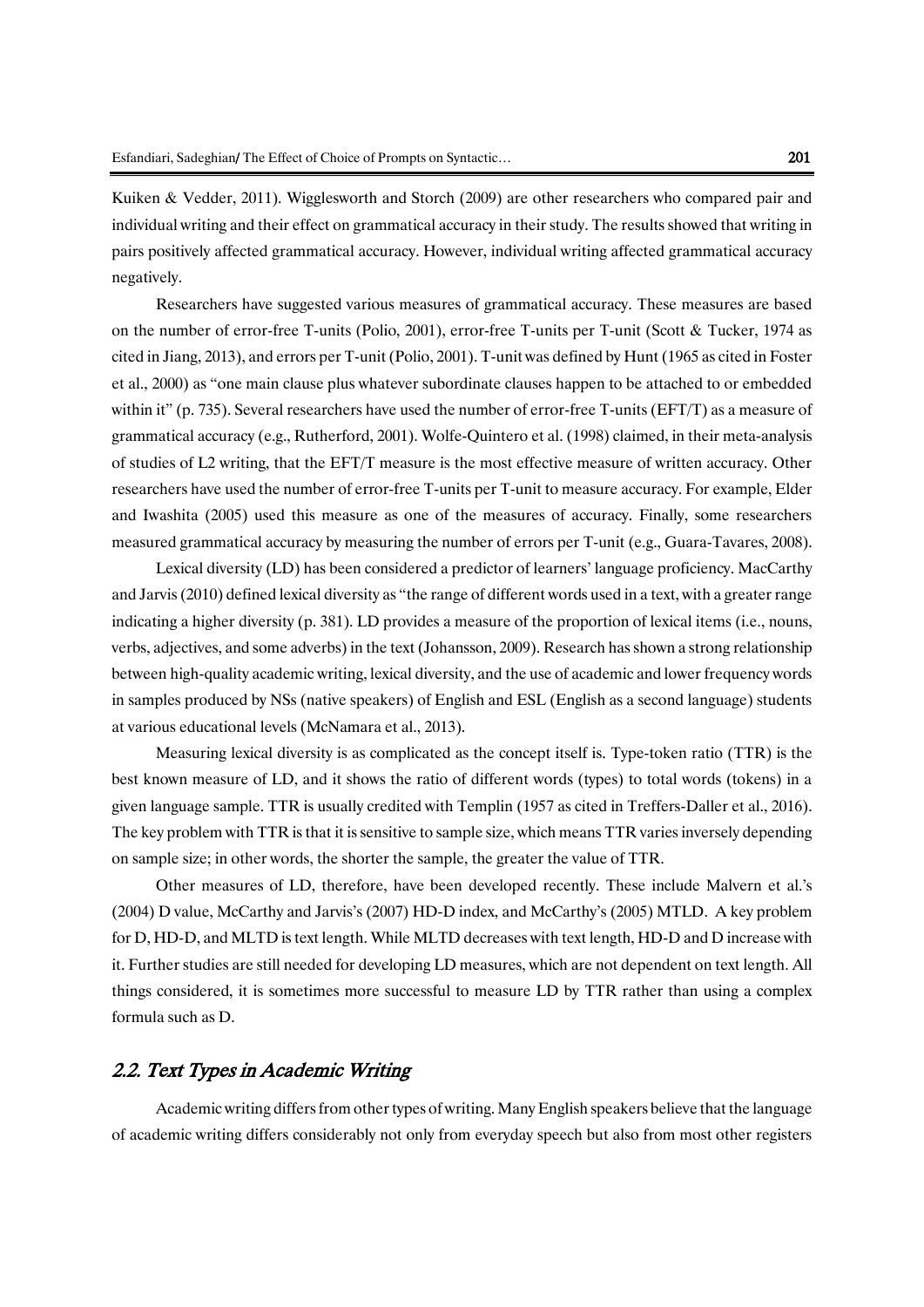of English (Biber & Gray, 2016). Therefore, the common stereotype is that academic writing is rather complex (Ädel & Erman, 2012). The first reason of these attitudes is because of using rare and obscure words and phrases (Biber, 2006). The second reason is that grammatical features will lead to the general perception that academic writing is more complex and explicit in meaning than speech production and even other registers in writing (Biber & Gray, 2016) and the last reason is that in contrast to spoken grammar, written grammar employs longer and more complex clauses (Foster et. al., 2000).

In academic writing, three main genres are commonly used to help writers to communicate ideas to readers for various purposes. These three important genres are argumentative, narrative/descriptive, and expository. The purpose of argumentative writing is to present a position to convince or persuade a given group of audience to understand the other side of the argument or to support a new belief or idea (Newell et al., 2011), while the goal of descriptive writing is to describe a thing, a place, or a person in a way that a picture is formed in the reader's mind (McCarthy, 1998). In contrast to argumentative and descriptive writing, the aim of expository writing is to explain and analyze information by presenting an idea (Hall et al., 2005).

Writing in different styles can be a linguistically demanding task. Genre researchers have shown that writing in different genres requires different linguistic demands (Nippold, 2004) and different cognitive task loads (Kamberelis & Bovino, 1999). Writing argumentative and expository texts is cognitively more demanding than writing a narrative or descriptive text (Weigle, 2002). Brand-Gruwel et al. (2005) believe that writing an argumentative essay is a complex cognitive process because the reader's expectations, the writer's goals, the rhetorical patterns, and the contextual situations are engaged.

The argumentative genre has been one of the most favored genres in writing assessment. However, argumentative writing is a complex activity because the writer will be engaged with a controversial issue, giving reasons and supporting evidence to convince the reader to accept his or her position (Bean, 2011). In this respect, Abdollahzadeh and Amini Farsani (2017) examined the argumentative behavior of Iranian graduate EFL learners who wrote 150 argumentative essays. The results of their study showed that the leaners tended to organize their essays deductively than inductively. "Data" and "claim" were the most frequently used argument elements; by contrast, secondary elements such as "counterargument claim", "counterargument data", "rebuttal claim", and "rebuttal data" were the least produced argument elements. The findings further indicated that overall writing quality correlated positively with the uses of, i.e., claim, data, and rebuttal claims. Abdollahzadeh and Amini Farsani concluded that "even for advanced language learners good surface structure cannot necessarily guarantee well thought-out logical structure" (p. 641).

Narrative, or descriptive genre, is another text type which is considered by teachers and learners. Narrative, or descriptive writing, includes biographies, tales, fiction, and historical events (Grabe, 2002). Findings have shown that the vocabulary used in narrative writing contains more personal pronouns and words with more sensory images (Berman & Nir-Sagiv, 2007). In comparison to argumentative writing and expository writing, narrative genres have shorter clauses (Malvern et al., 2004), fewer complex noun phrases (Ravid & Berman, 2010), fewer relative and adverbial clauses (Scott & Windsor, 2000), and less passive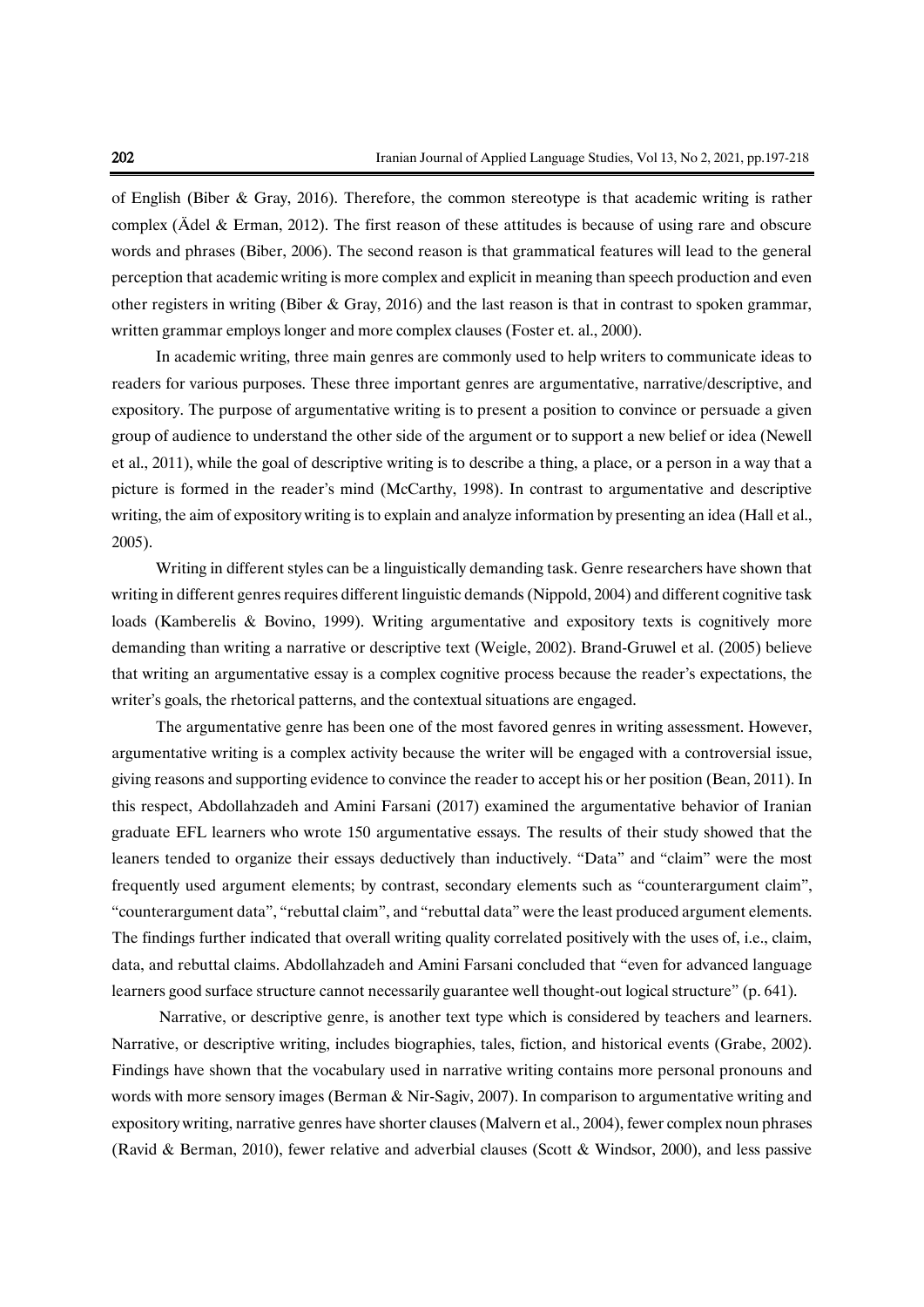voice (Reilly et al., 2005).

Planning and writing narrative essays do not need a high cognitive effort. Beauvais et al. (2011) found that students spent less time planning to write a narrative text because it required a less complex and sophisticated knowledge-transforming strategy. Thus, the prewriting stage for narrative essays required less cognitive effort (Jeong, 2017). The expository writing covers a wide range of non-narrative texts such as persuasive, compare and contrast, and procedural texts (Beers & Naggy, 2011). Researchers have found that the expository texts display a more advanced lexis (Berman & Nir-Sagiv, 2004) and expository genres have longer clauses (Malvern et al., 2004), more complex noun phrases (Ravid & Berman, 2010), more relative and adverbial clauses (Scott & Windsor, 2000), and more passive voice (Reilly et al., 2005). Writing an expository essay is a more demanding task than writing a narrative essay. In comparison to narrative genres, Beauvais et al. (2011) believe that learners spend more time on planning an expository text because it needs a more complex strategy. Unfamiliar elements, the presence of abstract, complex relations, high informational density, processing of more detailed information, and considerable variations in expository texts such as different text structures are the additional factors which, as Jeong (2017) noted, render expository texts to be cognitively more demanding.

# 3. Methodology

## 3.1. Participants

Both male and female upper-intermediate Iranian language learners attending language classes at Safir Plus and Imam Khomeini International University participated in the present study. A proficiency test was used to select only upper-intermediate language learners, because previous research has shown argumentative essays are difficult for low-proficiency students to produce (e.g., Allaw & McDonough, 2019). The participants included our analysis were 60 upper-intermediate language learners who were conveniently selected from 200 learners from the above language institute and university.

## 3.2. Instruments

Oxford Quick Placement Test (OQPT) (Version 2) (UCLES, 2001) was used to measure the participants' proficiency level. The placement test is divided into two parts: Part 1 (Questions 1-40) and part 2 (Question 41-60). Part 1 was given to all the students, and part two started when language learners had answered questions in part one without any problems. The participants had 30 minutes to answer all the questions. Geranpayeh (2006) argued that OQPT, which is a standardized English proficiency test, had been pretested and validated by about 6,000 students in about 60 countries. According to Allan (2004), the developer of the test, OQPT has been calibrated against the proficiency levels based on the Common European Framework of Reference for Languages (CEF), the Cambridge ESOL Examinations, and other major international examinations such as TOEFL. The cut-off points for proficiency levels set by Allan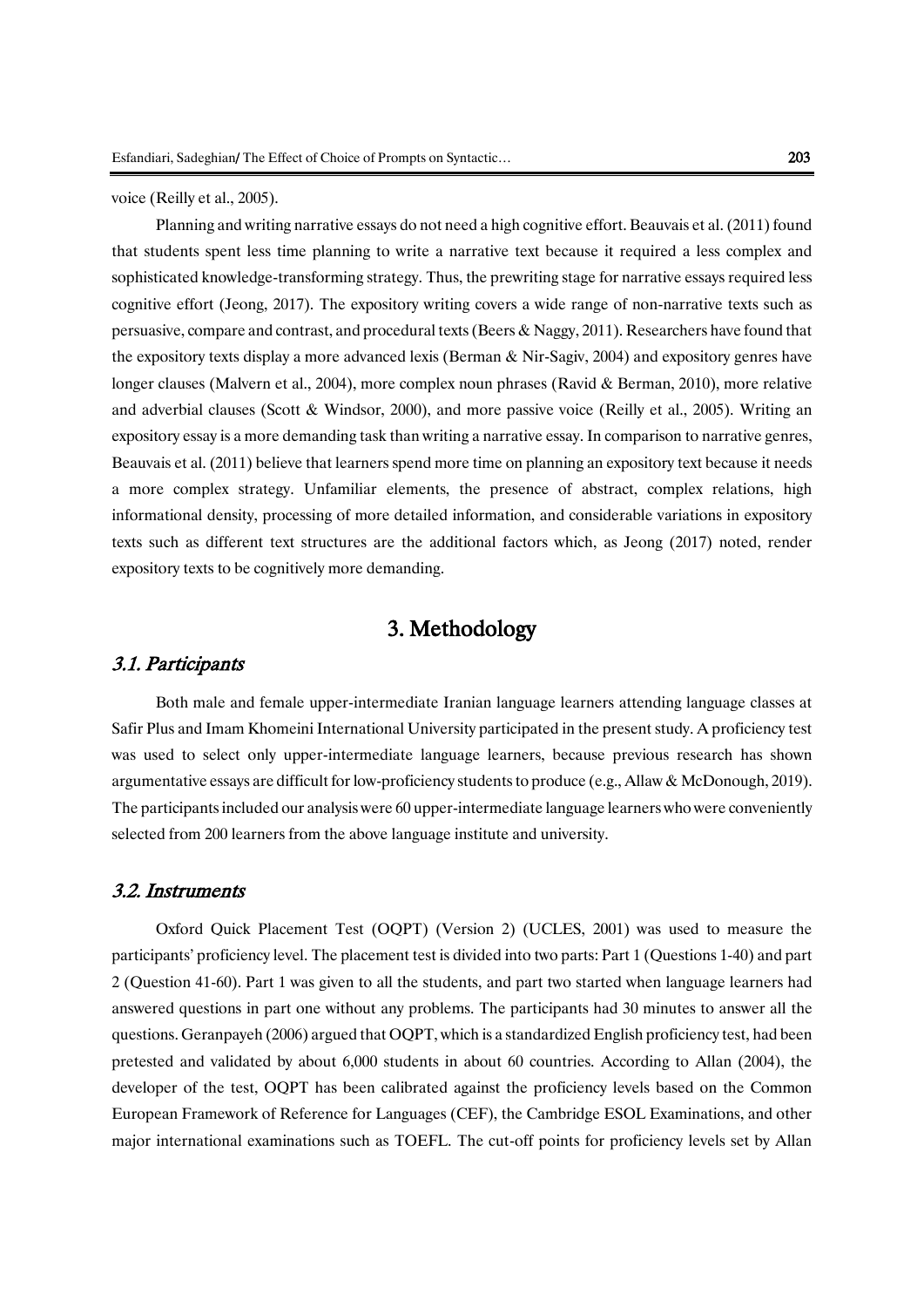(2004) was considered by several researchers (e.g., Jabbari, 2014; Rebarber et al., 2007) as reliable indicators that would signal language proficiency levels. Based on the level that the scores of the Oxford Quick Placement test determines, students whose placement test scores were less than 40 and more than 47 were excluded as they are not in upper-intermediate level to be included in this study.

Five-paragraph argumentative essays were also used to collect writing data. Language learners were presented with seven prompts to develop their essays. They felt free to choose from this list topics because previous research has shown when language learners are forced to choose a topic, it affects the writing they produce. To reduce the effect of external topic pressure, we collected 20 prompts from TOEFL and IELTS practice tests commercially available on the market, selected seven of them, and asked language learners to choose the one he or she felt comfortable with to write about.

Frequency and familiarity were two criteria we used to select seven out of 20 prompts for our study. The 20 prompts were piloted on language learners in another writing class prior to the start of the actual study and language learners were asked to select the most interesting promptsthey would like to write about. We tallied the number of times each prompt was selected by these students, and chose the most frequently endorsed prompts by these students, the result of which includes seven prompts in Appendix. To ensure all the students were familiar with these seven prompts, we invited them to choose one of those which they had enough knowledge to write.

## 3.3. Procedure

The following steps were used in this study. At first, Oxford Quick Placement Test (OQPT) (Version 2) was given to the participants to determine their proficiency level. Based on the criteria of Oxford Quick Placement Test, to determine the learners' level of proficiency, students whose scores were lower than 40 and higher than 47 were excluded. Then, the researchers gave them each one of those seven prompts. The researchers, then, asked them to produce a timed argumentative essay between 250 to 300 words in 40 minutes. Finally, the essays were collected and elements such as syntactic complexity, accuracy, and lexical diversity were measured with the following steps.

Three measures of syntactic complexity were employed in this study: (a) T-units, defined as "one main clause plus whatever subordinate clauses happens to be attached to or embedded within it" (Hunt's, 1966, p.735). The t-unit was adopted due to the monologic nature of writing as a form of language production; (b) The mean length of clauses, which was proposed by Scott (1988) as a "measure of sub-clausal complexity which is typically achieved via grammatical metaphor such as phrasal elaboration and nominalization; and, (c) subordination (the ratio of subordinated clauses to the total number of clauses) as a measure of clausal complexity, along with phrasal coordination" (Rahimi, 2018). The grammatical accuracy of the learners' writing was measured by computing the ratio of error-free  $t$ -units to the total number of  $t$ -units. An errorfree *t*-unit is defined as a *t*-unit which is free of any lexical, grammatical, and morphological errors. All errors in punctuation and spelling were ignored.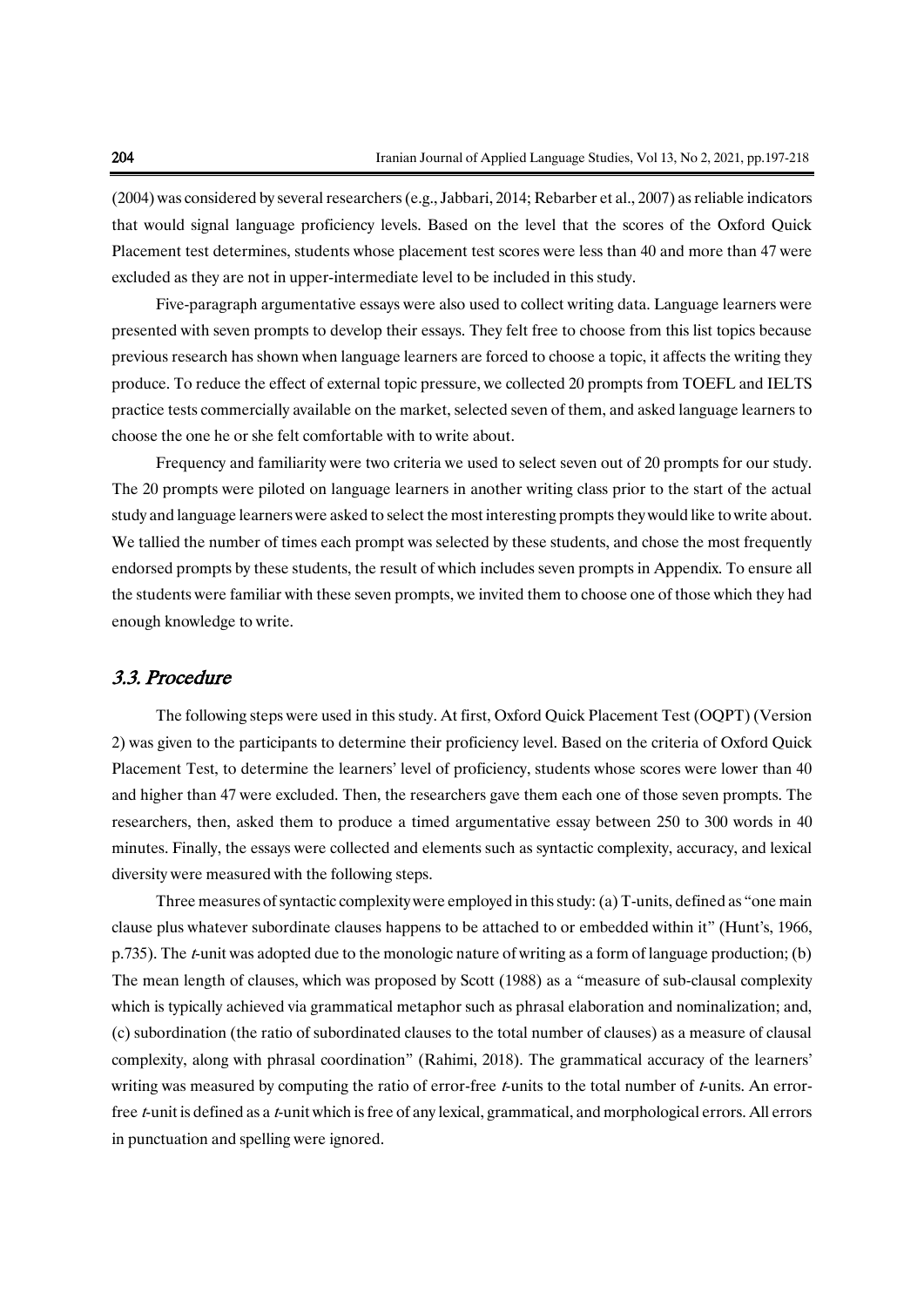To measure LD, the value of D (Malvern & Richard, 2002) was computed by using Text Inspector (Bax, 2018; Williams, 2018). Text Inspector is the professional web tool for analyzing texts which was developed by Bax (2018), and it allows users to analyze writing by providing data on many aspects of a text' s lexis. All users need to do is input their text into a box on the webpage and a comprehensive analysis is produced. This study used values of D as it can be calculated with high reliability even for short texts (Chipere et al., 2004).

We have focused on lexical diversity, grammatical accuracy, and syntactic complexity in argumentative essays because of the following reasons. Previous research (e.g., Kessler et al., 2021) has shown that argumentative essay writers usually employ a wide range of lexical items, complex syntactic structures, and well-formed grammatical constructions to convince readers of the point(s) they make. However, lexical diversity, grammatical accuracy, and syntactic complexity may not be given an equal weight in argumentative texts, and differences exist between these constructs, when other variables such as topic familiarity are at play. One such variable, which we examined in this study, was the effect of prompts the differences between lexical diversity, grammatical accuracy, and syntactic complexity.

## 3.4. Data Analysis

The data were analyzed by Statistical Package for Social Sciences (SPSS) in the following steps. Before analyzing the data, the assumptions of the statistical test we used in this study were checked for assumptions. Multivariate analysis of variance (MANOVA) was used to estimate the effect of the choice of prompts, or tasks, on each element under study (i.e., syntactic complexity, accuracy, and lexical diversity). An alpha level of  $p<.05$  was regarded acceptable. To measure effect size, partial eta squared (Gray & Kinnear; 2012) was computed for MANOVA; according to the guidelines (Gray & Kinnear, 2012), f values of  $[0.10, 0.25), [0.25, 0.40),$  and  $> = 0.40$  are considered small, medium, and large, respectively.

# 4. Results

## 4.1. Testing Assumptions

To study how choice of prompts of three different types of essays affects grammatical accuracy, lexical diversity, and syntactic complexity, multivariate analysis of variance (MANOVA) test was used. Before discussing the results, it should be noted that the assumptions of lack of univariate and multivariate outliers, univariate and multivariate normality, linearity, lack of singularity and multicollinearity, and homogeneity of variances-covariances were checked, as reported below.

## 4.1.1. Lack of Univariate and Multivariate Outliers

The present data were scrutinized for any univariate and multivariate outliers. The standardized scores (Z-scores) were computed for syntactic complexity, grammatical accuracy, and lexical diversity in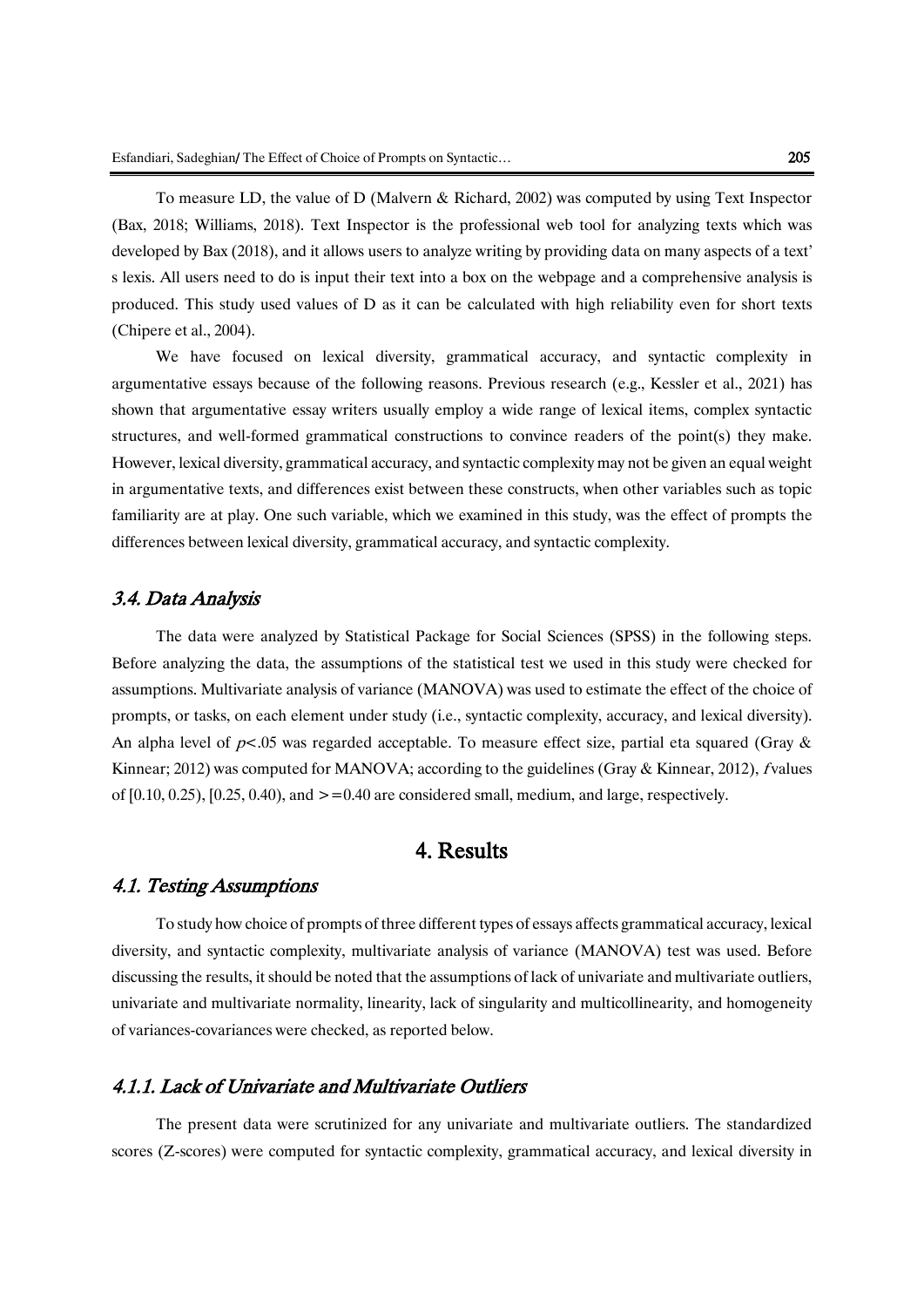order to check lack of univariate outliers. Table 1 displays the descriptive statistics for the Z-scores for these three variables. Any Z-score higher than +/-3 was considered to be an outlier at .05 level. The results indicated that the Z-score on accuracy was higher than -3. An inspection of the data revealed that ID number 55 score on the accuracy test was .10. The present researchers reran the data with and without this outlier, and because the results were similar, they decided not to remove it, as suggested in Tabachnick and Fidell (2014). The other two variables did not show any significant univariate outliers with Z-scores higher than  $+/- 3.$ 

### Table 1

Descriptive Statistics; Standardized Scores (Univariate Outliers)

|                     | N  | Minimum  | Maximum | Mean | Std. Deviation |
|---------------------|----|----------|---------|------|----------------|
| Zscore (Accuracy)   | 60 | $-3.084$ | 1.826   | .000 | 00.1           |
| Zscore (Complexity) | 60 | $-1.821$ | 2.420   | .000 | 00.1           |
| Zscore (Diversity)  | 60 | $-1.803$ | 2.323   | .000 | 00.1           |

Lack of multivariate outliers was probed through Mahalanobis Distances (MD) which were compared against the critical value of chi-square at .001 level for three variables, i.e., 16.26 (Tabachnick & Fidell, 2014). Table 2 displays the descriptive statistics for the MD. Since maximum MD of 11.47 was lower than 16.26, it was concluded that there were not any multivariate outliers in the data set.

### Table 2

Descriptive Statistics of Mahalanobis Distances; Testing Multivariate Outliers

|                          | $\sim$ |   |                 | $\Delta$       |             |
|--------------------------|--------|---|-----------------|----------------|-------------|
| M:<br>nhis.<br>11 C<br>┅ | -60    | . | . .<br>$\cdots$ | $\Omega$<br>-- | າາດ<br>---- |

# 4.1.2. Lack of Univariate and Multivariate Normality

The data were then examined for univariate and multivariate normality. The Kolmogorov-Smirnov tests were computed to check univariate normality of the present data. Since all probabilities associated with the Kolmogorov-Smirnov test were higher than .05, it was concluded that the assumption of univariate normality was retained, as shown in Table 3.

### Table 3

Tests of Univariate Normality

|                             | Kolmogorov-Smirnov |                  |    |      |  |  |
|-----------------------------|--------------------|------------------|----|------|--|--|
|                             | Group              | <b>Statistic</b> | df | Sig. |  |  |
| <b>Grammatical Accuracy</b> | Argumentative      | .098             | 59 | .200 |  |  |
| <b>Syntactic Complexity</b> | Argumentative      | .121             | 59 | .200 |  |  |
| Lexical Diversity           | Argumentative      | .147             | 59 | .200 |  |  |

The assumption of multivariate normality was checked through Mardia's index using Stata/IC computer programme (version. 14.2) (StataCorp, 2016) software. Table 4 displays the results of the joint skewness and kurtosis tests. The non-significant results of the test supported the multivariate normality of the data.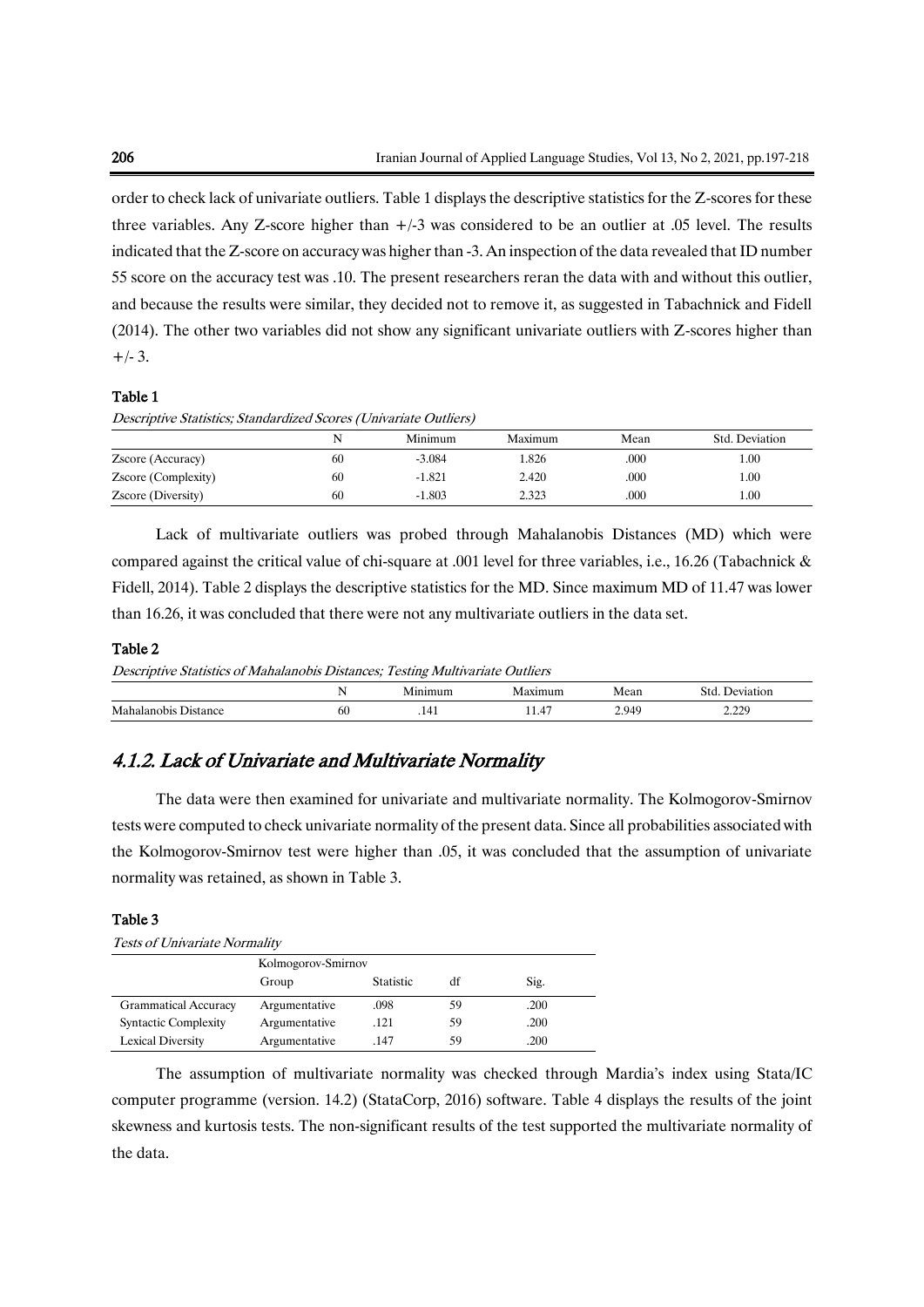### Table 4

|                     | Joint Skewness-Kurtosis Test of Normality |        |  |  |  |  |  |
|---------------------|-------------------------------------------|--------|--|--|--|--|--|
| Dependent Variables | Joint Skewness-Kurtosis                   |        |  |  |  |  |  |
|                     | Chi-square                                | P valu |  |  |  |  |  |
| Accuracy            | 5 Q7                                      | .053   |  |  |  |  |  |

Complexity 1.63 .442 Diversity 2.37 .306

The second part of the Stat's output (Table 5) examines bivariate normality of the variables. The results indicated that the two-by-two combinations of the three tests met the normality assumption (p>.05).

P value

### Table 5

| Dependent Variables             |            | Joint Skewness-Kurtosis |         |
|---------------------------------|------------|-------------------------|---------|
|                                 | Chi-Square | df                      | P value |
| <b>Accuracy with Complexity</b> | 8.88       |                         | .064    |
| Accuracy with Diversity         | 8.74       |                         | .068    |
| Complexity with Diversity       |            | 4                       | .558    |

The final output (Table 6) displayed the Mardia's multivariate skewness and kurtosis indices. Since the probabilities associated with the multivariate skewness  $(p=0.473)$  and multivariate kurtosis  $(p=0.480)$ were higher than .05, it was concluded that the assumption of multivariate normality was retained.

#### Table 6

```
Mardia's Test of Multivariate Normality
```

| Mardi's Test          | Joint Skewness-Kurtosis |    |                 |  |  |  |
|-----------------------|-------------------------|----|-----------------|--|--|--|
|                       | Chi-Square              | Df | <i>p</i> -value |  |  |  |
| Multivariate Skewness | 9.63                    |    | .473            |  |  |  |
| Multivariate Kurtosis | 498.                    |    | .480            |  |  |  |

# 4.1.3. Testing Lack of Singularity and Multicollinearity

The assumption of lack of singularity, i.e., perfect correlation among all variables, was examined by computing the determinant index (Table 7). The SPSS package produces determinant index as a part of its output for factor analysis. As displayed below, the determinant value of .899 was higher than .00001 (Field, 2018). Thus, it can be concluded that the present data did not suffer from singularity.

## Table 7

| <b>KMO</b> and Bartlett's Test of Sphericity     |                    |       |
|--------------------------------------------------|--------------------|-------|
| Kaiser-Meyer-Olkin Measure of Sampling Adequacy. |                    | .493  |
|                                                  | Approx. Chi-Square | 5.988 |
| Bartlett's Test of Sphericity                    | Df                 |       |
|                                                  | Sig.               | .112  |
| Determinant                                      |                    | .899  |

The assumption of multicollinearity can be checked using the SPSS software's Linear Regression command. As displayed in Table 8, two sets of statistics were produced to test the assumption of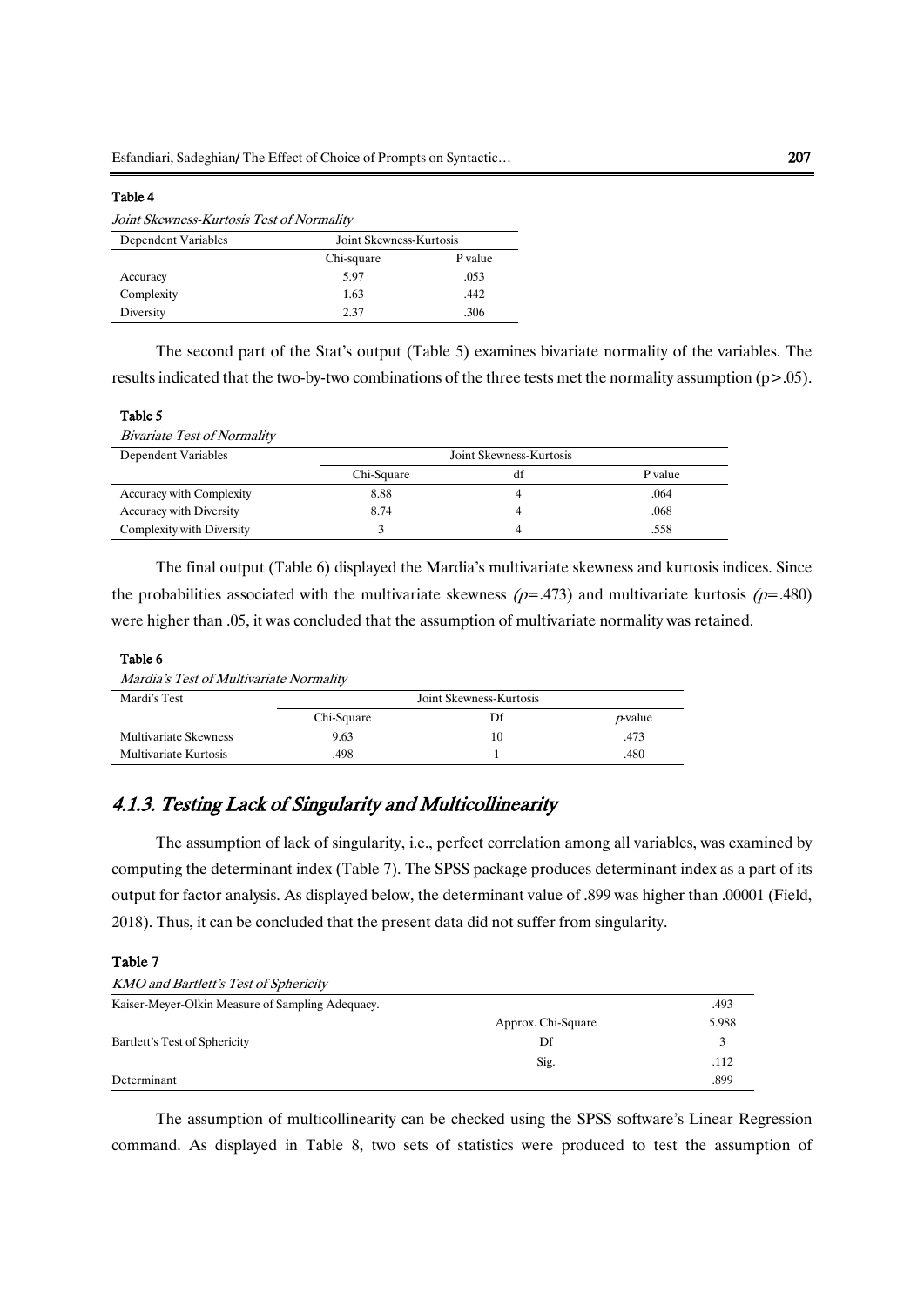multicollinearity. The tolerance indices were all higher than .10. Thus, it can be concluded that the assumption of multicollinearity was retained. The variance inflation factor (VIF) indices were also all lower than 10. These results also support the multicollinearity of the present data.

### Table 8

Testing Assumption of Multicollinearity

|                         |       | <b>Unstandardised Coefficients</b> | <b>Standardised Coefficients</b> |       |      | <b>Collinearity Statistics</b> |       |
|-------------------------|-------|------------------------------------|----------------------------------|-------|------|--------------------------------|-------|
| Model                   | B     | Std. Error                         | Beta                             |       | Sig. | Tolerance                      | VIF   |
| (Constant)              | 4.485 | 3.957                              |                                  | 1.134 | .262 |                                |       |
| Grammatical<br>Accuracy | 1.769 | 2.877                              | .087                             | .615  | .541 | .899                           | 1.112 |
| Syntactic<br>Complexity | .701  | 5.257                              | .019                             | .133  | .894 | .917                           | 1.090 |
| Lexical Diversity       | .614  | 2.447                              | .034                             | .251  | .803 | .979                           | 1.021 |

## 4.1.4. Homogeneity of Variance-Covariance

The assumption of homogeneity of variances was checked using the Levene's test. The non-significant results of Levene's tests indicated that the assumption of homogeneity of variances was retained on grammatical accuracy ( $F_{(2, 56)}$ =.396, p=.675), syntactic complexity ( $F_{(2, 56)}$ =.409, p=.666) and lexical diversity  $(F_{(2, 56)}=1.44, p=.244)$  (Table 9).

### Table 9

Levene's Test of Equality of Error Variances

|            |                                      | Levene Statistic | df1            | df2    | Sig. |
|------------|--------------------------------------|------------------|----------------|--------|------|
|            | Based on Mean                        | .332             | $\overline{2}$ | 56     | .719 |
|            | Based on Median                      | .396             | $\overline{2}$ | 56     | .675 |
| Accuracy   | Based on Median and with adjusted df | .396             | 2              | 55.797 | .675 |
|            | Based on trimmed mean                | .411             | 2              | 56     | .665 |
|            | Based on Mean                        | .487             | $\overline{2}$ | 56     | .617 |
|            | Based on Median                      | .409             | $\overline{2}$ | 56     | .666 |
| Complexity | Based on Median and with adjusted df | .409             | $\overline{2}$ | 55.930 | .666 |
|            | Based on trimmed mean                | .489             | 2              | 56     | .616 |
|            | Based on Mean                        | 1.446            | $\overline{2}$ | 56     | .244 |
|            | Based on Median                      | 1.379            | $\overline{2}$ | 56     | .260 |
| Diversity  | Based on Median and with adjusted df | 1.379            | $\overline{c}$ | 55.476 | .260 |
|            | Based on trimmed mean                | 1.482            | 2              | 56     | .236 |

Table 10 shows the results of the Box's test. The non-significant results of the Box's test  $(M=16.90, p$ =.211) indicated that the assumption of homogeneity of covariance matrices was met. That is to say, the correlations between any two dependent variables were roughly equal across the groups.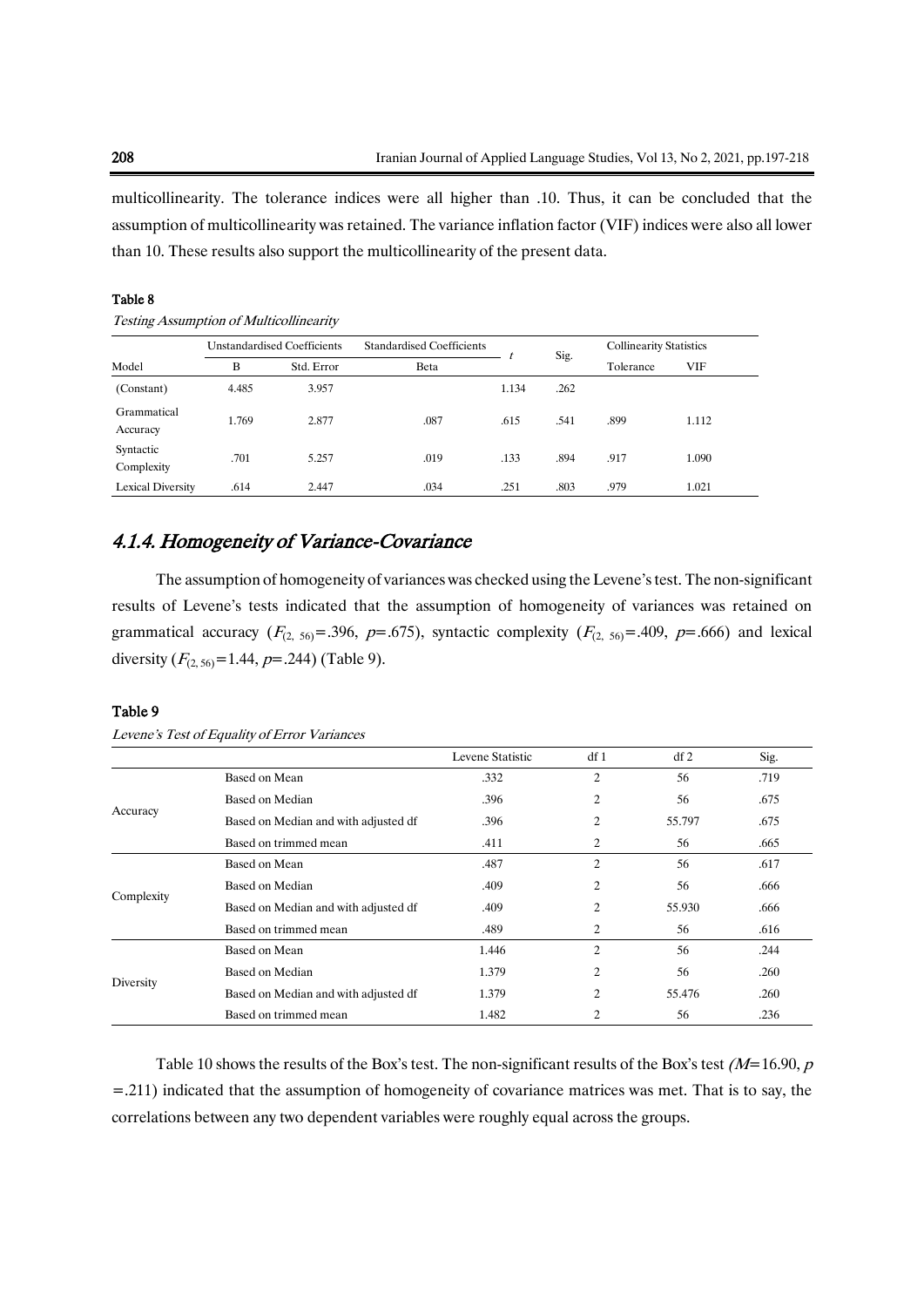### Table 10

|         | Box's Test of Equality of Covariance Matrices <sup>a</sup> |  |  |  |  |
|---------|------------------------------------------------------------|--|--|--|--|
| Box's M | 16.906                                                     |  |  |  |  |
| F       | 1.299                                                      |  |  |  |  |
| df1     | 12                                                         |  |  |  |  |
| df2     | 15110.285                                                  |  |  |  |  |
| Sig.    | .211                                                       |  |  |  |  |

Tests the null hypothesis that the observed covariance matrices of the dependent variables are equal across groups.

a. Design: Intercept + Group

Within Subjects Design: writing

## 4.1.5. Assumption of Sphericity

The assumption of sphericity was also met. MANOVA requires that the difference between any two dependent variables have roughly equal variances. The non-significant results of Mauchly's sphericity test  $(W=.790, p=.059)$  (Table 11) indicated that the assumption of sphericity was retained.

### Table 11

Mauchly's Test of Sphericity for Accuracy, Complexity and Vocabulary Density (Argumentative Essays)

|                        |      |                                | df | Sig. |                                            | Epsilon |      |
|------------------------|------|--------------------------------|----|------|--------------------------------------------|---------|------|
| Within Subjects Effect |      | Mauchly's W Approx. Chi-Square |    |      | Greenhouse-Geisser Huvnh-Feldt Lower-bound |         |      |
| Argumentative          | .730 | 5.658                          |    | .059 | .788                                       | .847    | .500 |

## 4.2. Investigation of the Research Question

To answer the research question (What is the effect of choice of prompts by language learners on syntactic complexity, grammatical accuracy, and lexical diversity in argumentative essays?), multivariate analysis of variance (MANOVA) was used since the normality and other assumptions were retained for the argumentative essays.

Table 12 shows the descriptive statistics for syntactic complexity, grammatical accuracy, and lexical diversity for the argumentative genre. The results indicated that argumentative essays included the highest mean on lexical diversity ( $M = .834$ ), which was followed by grammatical accuracy ( $M = .599$ ), and finally syntactic complexity (M=.487).

### Table 12

Descriptive Statistics for Grammatical Accuracy, Syntactic Complexity and Lexical Diversity of Argumentative Essays

|                             | Mean | Std. Error | 95% Confidence Interval |             |  |
|-----------------------------|------|------------|-------------------------|-------------|--|
| Descriptive                 |      |            | Lower Bound             | Upper Bound |  |
| <b>Grammatical Accuracy</b> | .599 | .048       | .498                    | .699        |  |
| <b>Syntactic Complexity</b> | .487 | .020       | .446                    | .529        |  |
| Lexical Diversity           | .834 | .035       | .760                    | .908        |  |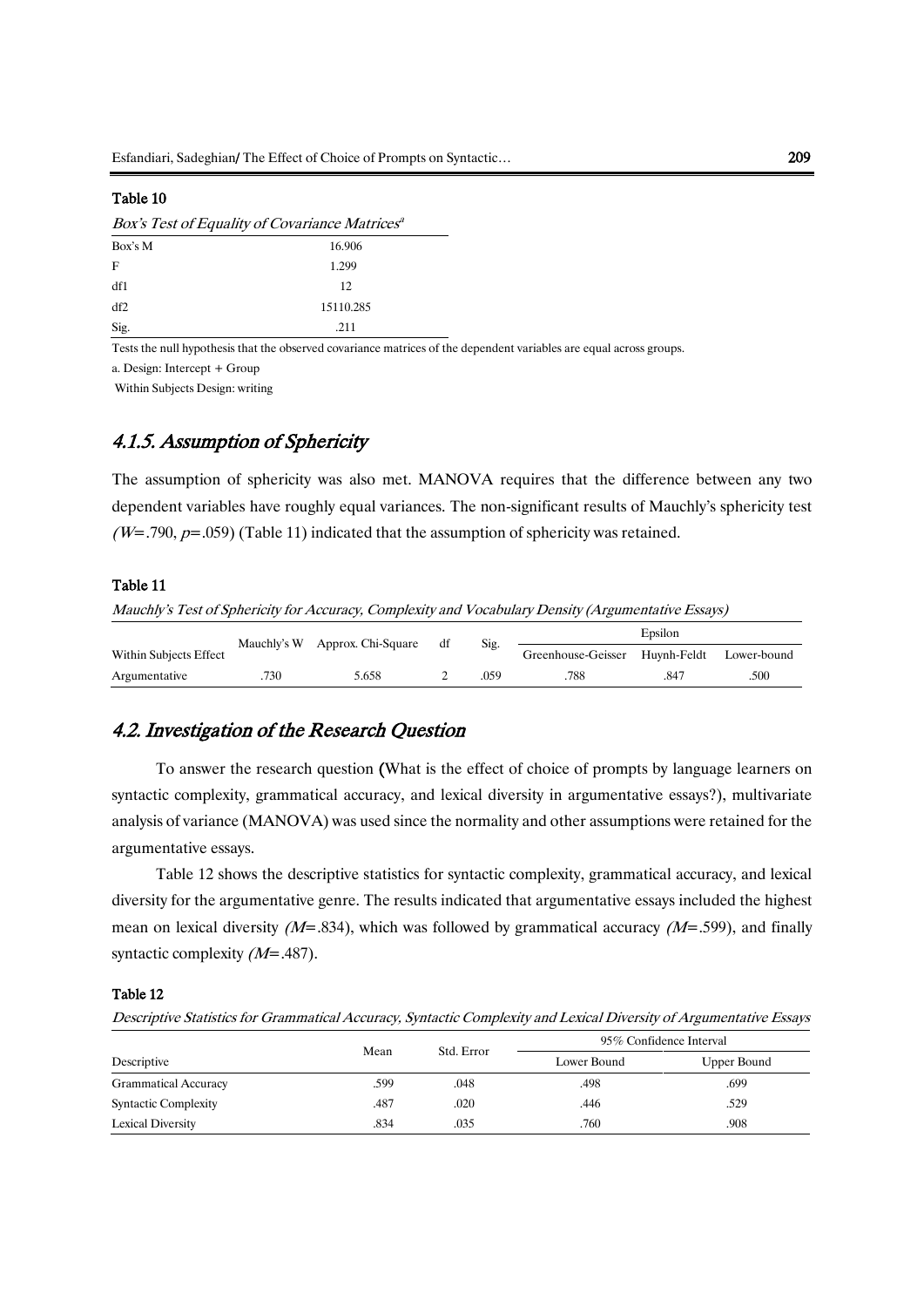Table 13 shows the results of MANOVA. The results  $(F_{(2, 18)} = 41.92, p = .000, p\eta^2 = .823$  representing a large effect size) indicated that there were significant differences between the means on lexical diversity, grammatical accuracy, and syntactic complexity in argumentative essays.

### Table 13

Multivariate Tests for Grammatical Accuracy, Syntactic Complexity, and Lexical Diversity of Argumentative Essays

| Effect             | Value | F      | Hypothesis df | Error df | Sig. | Partial Eta Squared |
|--------------------|-------|--------|---------------|----------|------|---------------------|
| Pillai's Trace     | .823  | 41.921 |               | 18       | .000 | .823                |
| Wilks' Lambda      | .177  | 41.921 |               | 18       | .000 | .823                |
| Hotelling's Trace  | 4.658 | 41.921 |               | 18       | .000 | .823                |
| Roy's Largest Root | 4.658 | 41.921 |               | 18       | .000 | .823                |

The significant results of MANOVA were followed by post-hoc comparison tests in order to compare the variables two by two (Table 14). Based on the results displayed in Table 12 and Table 13, it can be concluded that (1) a significantly higher mean is seen on lexical diversity  $(M=0.834)$  than grammatical accuracy ( $M=0.599$ ) ( $MD=0.235$ ,  $p=0.001$ ), (2) significantly higher mean goes to lexical diversity ( $M=0.834$ ) than syntactic complexity ( $M=$ .487) ( $MD=$ .346,  $p=$ .000), and (3) there were not any significant differences between the means of syntactic complexity ( $M=$ -487) and grammatical accuracy ( $M=$ -599) ( $MD=$ -111,  $p$ )  $= .095$ ).

### Table 14

Multiple Comparison Tests for Grammatical Accuracy, Syntactic Complexity, and Lexical Diversity of Argumentative Essays

|                 |                 |                                  |      |      | 95% Confidence Interval for |             |  |
|-----------------|-----------------|----------------------------------|------|------|-----------------------------|-------------|--|
|                 |                 | Mean Difference (I-J) Std. Error |      | Sig. | Difference                  |             |  |
| (I) Descriptive | (J) Descriptive |                                  |      |      | Lower Bound                 | Upper Bound |  |
| Diversity       | Accuracy        | .235'                            | .058 | .001 | .115                        | .356        |  |
|                 | Complexity      | $.346$ <sup>*</sup>              | .038 | .000 | .266                        | .427        |  |
| Accuracy        | Complexity      | .111                             | .063 | .095 | $-.021$                     | .244        |  |

\*. The mean difference is significant at the .05 level.

The result of between-subjects effects is demonstrated in Table 15. The average means of these three measures is statistically significant  $(F_{(1, 19)}=1197.88, p = .000)$ . Figure 1 graphically shows the rounded mean values for grammatical accuracy, syntactic complexity, and lexical diversity.

#### Table 15

Tests of Between-Subjects Effects of Argumentative Essays

| Transformed Variable: Average |           |                         |    |             |          |      |
|-------------------------------|-----------|-------------------------|----|-------------|----------|------|
| Group                         | Source    | Type III Sum of Squares | df | Mean Square | F        | Sig. |
| Argumentative                 | Intercept | 24.579                  |    | 24.579      | 1197.880 | .000 |
|                               | Error     | .390                    | 19 | .021        |          |      |
|                               |           |                         |    |             |          |      |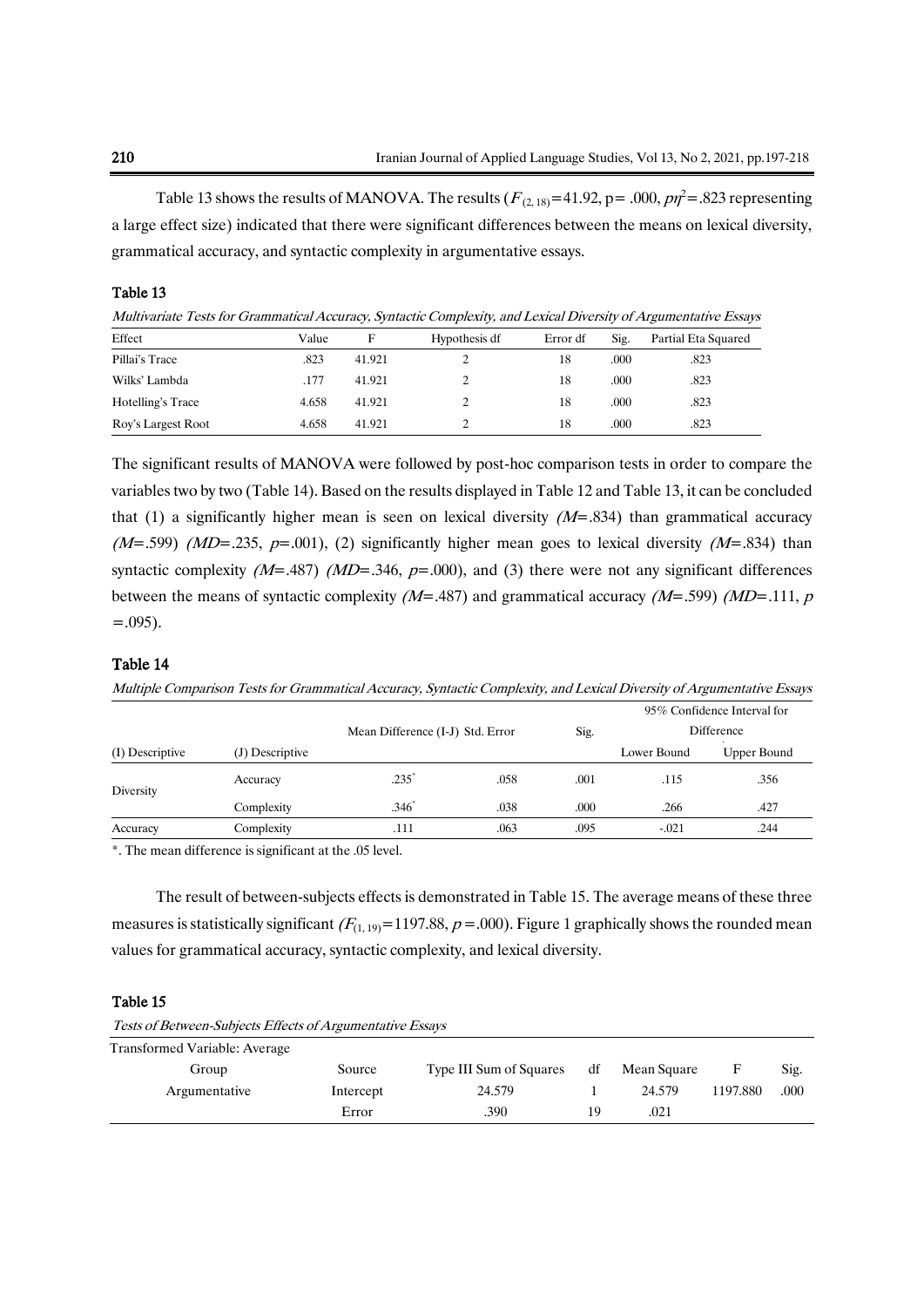### Figure 1

Mean values on Lexical Diversity, Syntactic Complexity, and Grammatical Accuracy in Argumentative Essays



# 5. Discussion

The present study was designed to explore if there were any significant differences between syntactic complexity, grammatical accuracy, and lexical diversity in argumentative essays when freedom of choice in prompts was given to the learners. Based on the results of statistical analysis, statistically significant differences were found between lexical diversity, grammatical accuracy, and syntactic complexity in argumentative essays ( $p\eta^2$  = .823), considered large judging by the standards given in Cohen (1988). Results from post-hoc analyses showed statistically significant differences between lexical diversity and grammatical accuracy as well as lexical diversity and syntactic complexity, but no statistically significant differences were found between grammatical accuracy and syntactic complexity.

The findings of this study are in line with those of Mazgutova and Kormos (2015), who found that as the proficiency level of students increases, the pieces of writing they produce become syntactically more complex and lexically more diverse. The findings also lend support to a previous study, which indicated that the three most predictive features of the level of proficiency are syntactic complexity, lexical diversity, and grammatical accuracy (McNamara et al., 2010). This conclusion makes sense with respect to theories of writing that propose that more skilled writers have a greater working memory capacity to access and use less familiar words as well as more complex syntax in their writing and more accurate grammar (Raimes, 2001).

However, the findings obtained from this study contradict those of some previous studies (e.g., Kim, 2014; Abrams, 2019). For example, Rahimi (2018) explored the effects of increasing the degree of reasoning and the number of elements on L2 argumentative writing. The findings revealed that by increasing task complexity, syntactic complexity was increased and had desirable effects on lexical diversity. These contradictory findings can be due to the amount of cognitive load (Sweller, 2011) applied by the learners in the task types. Generally, cognitive load refers to the total amount of mental activity imposed on working memory in any one instant (Bannert, 2002). In other words, cognitive load is strongly influenced by the number of elements in working memory that interact with each other (Sweller, 2011). Difficulty in writing is based on interacting elements that must be processed simultaneously (Kirkland & Saunders, 1991). Since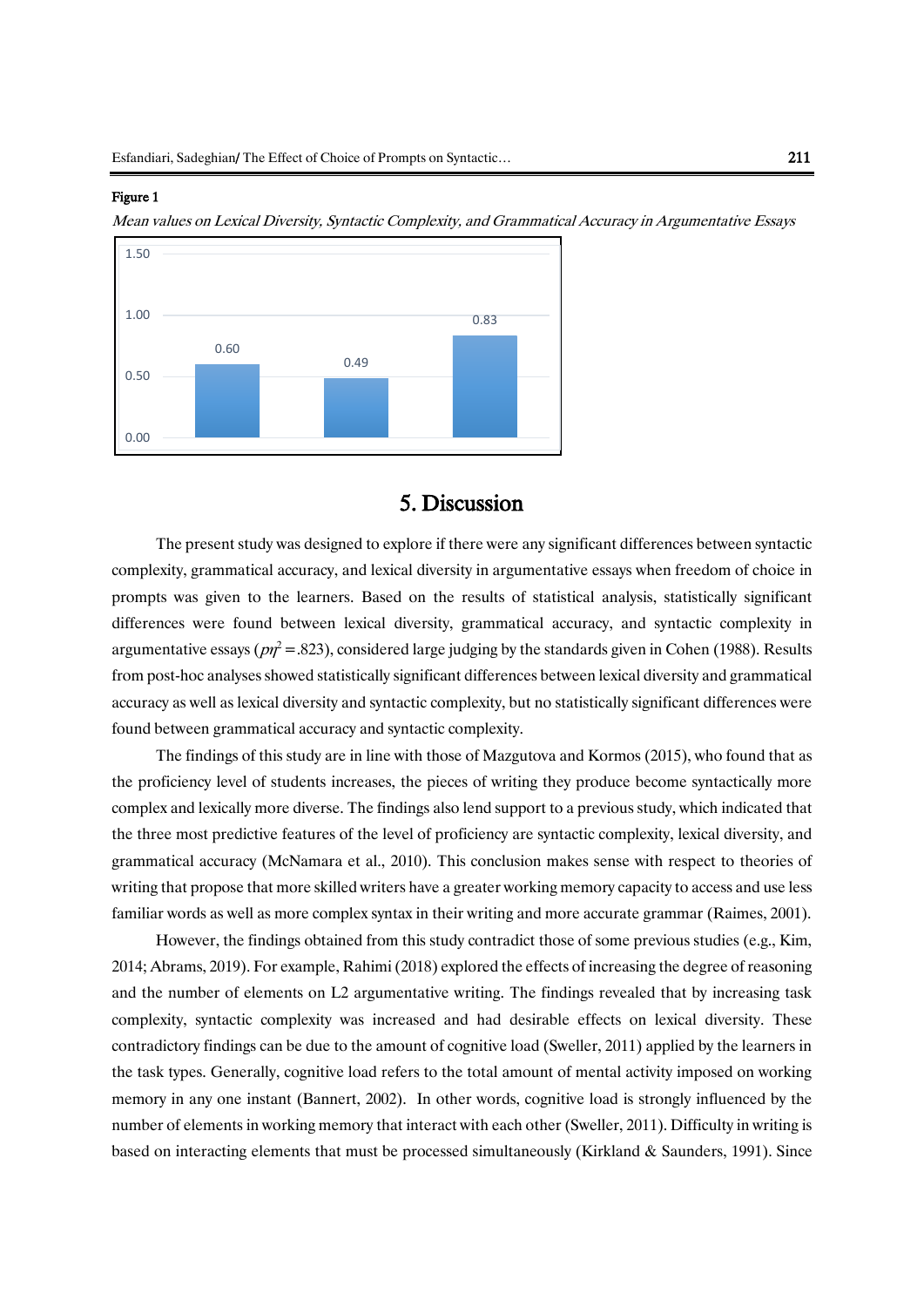all the elements in writing cannot be done well at the same time, focus on one aspect causes a learner not to focus on other aspects (Skehan, 1998).

Furthermore, simultaneous increase in syntactic complexity and lexical diversity lends partial support to the cognition hypothesis (Robinson, 2011). Hamp-Lyons and Mathias (1994) argued that cognitively complex writing tasks more likely motivated learners to produce text types with rich syntactic complexity and lexical diversity than did cognitively less complex tasks. Accordingly, Gilabert (2007) concluded that simultaneous focus on syntactic complexity and lexical diversity is possible if tasks are manipulated to be cognitively complex along the resource-directing dimension.

Generally, in comparison with other studies (e.g., Abrams, 2019; Kim, 2014; Mazgutova & Kormos, 2015), when learners have freedom of choice in argumentative essays, the means of lexical diversity, grammatical accuracy, and syntactic complexity are higher than when freedom of choice is not given. However, in the present study, the means of grammatical accuracy and syntactic complexity were at the same level in comparison with lexical diversity which stood at higher level. This finding confirms that of Larsen-Freeman (2006), who also found the concurrent improvement of grammatical accuracy and syntactic complexity in argumentative writing. The study suggests that the high mean of lexically diverse items resulting from learners' freedom of choice comes at the cost of lower but concurrent rate of grammatical accuracy and complex syntax. The reason is, as far as argumentative essays are concerned, students at the time of their writing try to be as convincing as possible in order to outsmart the task or the potential reader (Johnson, 2017). Consequently, the primary focus on argumentation in argumentative essays leads to less attention to how accurately they write, as well as how complex their grammar is (Lahuerta, 2018), because post-hoc analyses in our study did not show any statistical significance between grammatical accuracy and syntactic complexity.

# 6. Conclusion and Implications

As the findings of the study show, as far as the freedom of choice of prompts is concerned, students tend to use a greater range of vocabulary and to be more accurate in the use of grammars with an increase in the level of syntactic complexity. Accordingly, it can be concluded that this improvement in those three dimensions may not depend on the types of essays, but it can be a direct result of the freedom given to the students to choose the topic of their interest. However, there might be some differences in the proportion of this improvement.

When learners are given freedom of choice, they are eager to use more syntactically complex structures, more lexically diverse items, and more accurate grammar while writing an argumentative essay. In other words, students are willing to use more of what they have learned when they are given more freedom in language classes. This is particularly true when it comes to students' use of lexically diverse items, which has received the highest score in argumentative essays. This high score in lexical diversity shows that language learners choose the topics that they are more comfortable with (Gebril & Plakans, 2016), implying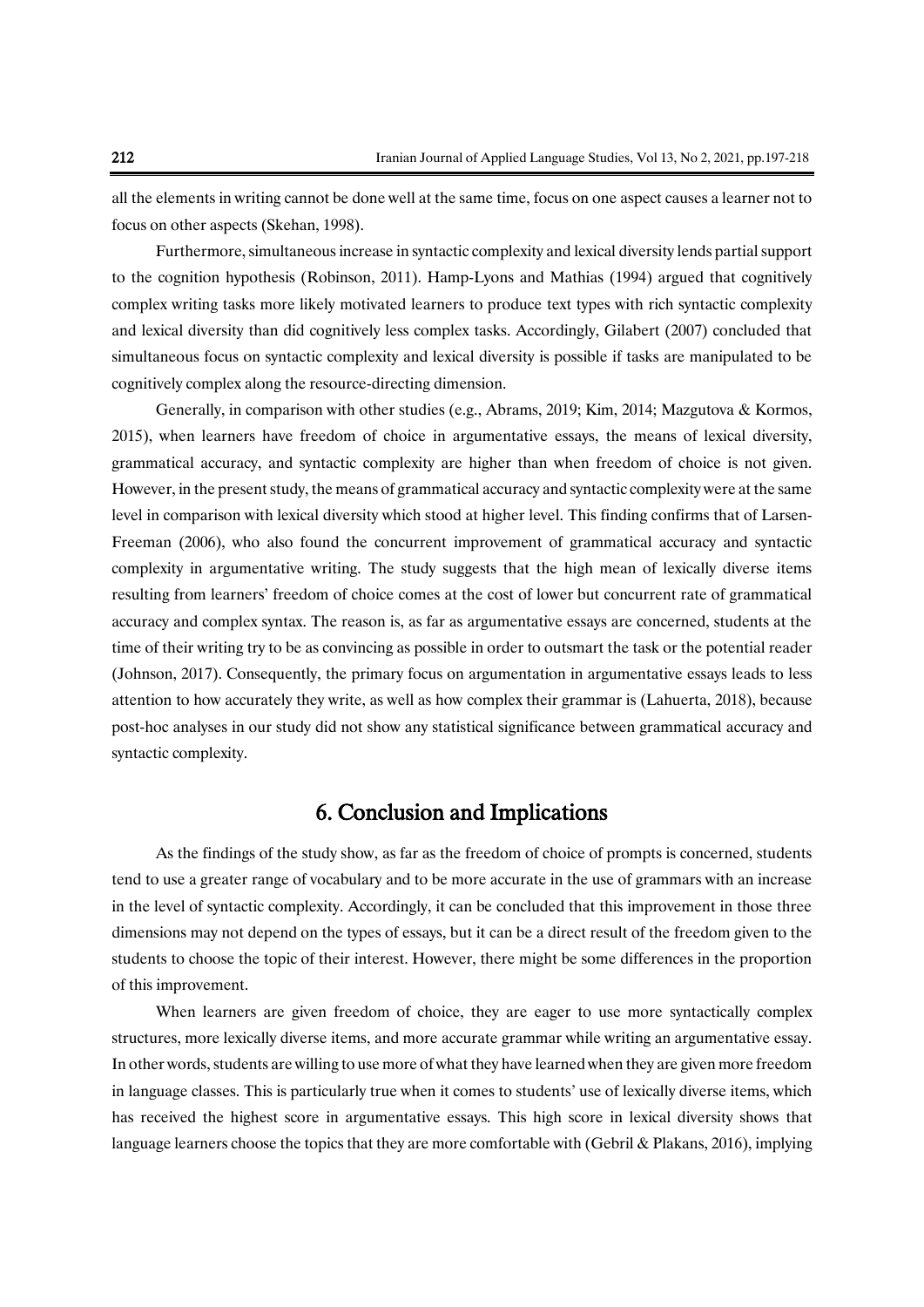that more comfort with the topic results in more diverse use of vocabulary. Thus, by involving students in decision making, they may be more eager to utilize what they have learned, irrespective of their argumentative performance.

It has to be noted that the results of this study are limited in several ways. These limitations necessitate future studies. The main limitation is perhaps the number of the participants. In this current investigation, the data were collected from only one university and one institute. The researchers could not collect more data from other educational centers. If more participants enroll in other research studies in similar contexts, the findings can be generalized and are more reliable. Another limitation is that the present study was a quantitative analysis using tests to explore if there is any significant difference between syntactic complexity, grammatical accuracy, and lexical diversity in Iranian EFL learners because it was not possible for the researchers to use observations or interviews. Future studies need to employ a mixed-methods research to come up with firm conclusions.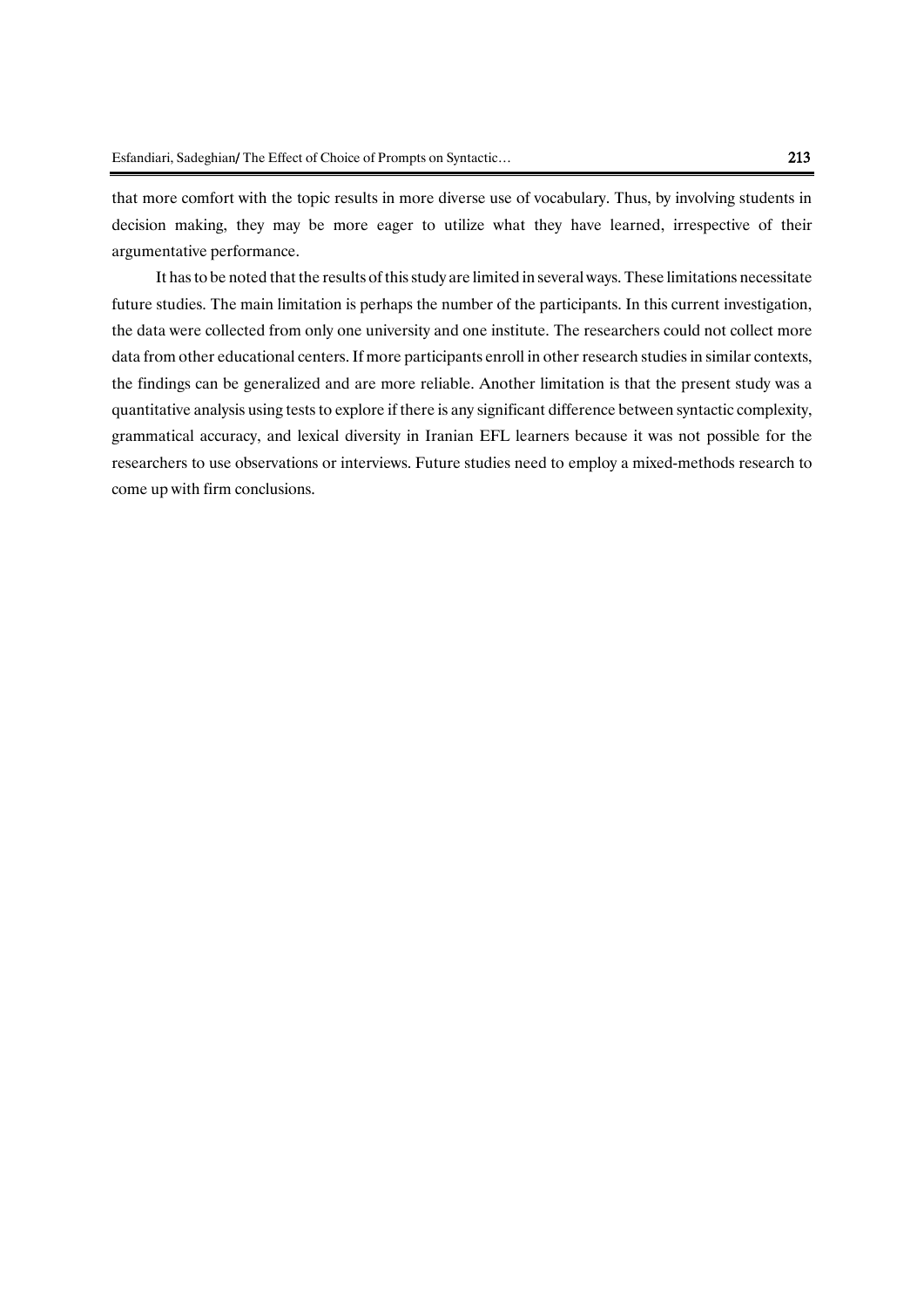# References

- Abdollahzadeh, E., Amini Farsani, M., & Beikmohammadi, M. (2017). Argumentative writing behavior of graduate EFL learners. Argumentation 31, 641–661.
- Abrams, Z. I. (2019). The effects of integrated writing on linguistic complexity in L2 writing and taskcomplexity. System, 81(1), 110-121.
- Ädel, A., & Erman, B. (2012). Recurrent word combinations in academic writing by native and non-native speakers of English: A lexical bundles approach. English for Specific Purposes, <sup>31</sup>(2), 81-92.
- Ahmadian, M. J., & Long, M. H. (Eds) (2022). The Cambridge handbook of task-based language teaching. Cambridge University Press.
- Ahmadian, M., & Mansouri A. (2020). Collaborative L1 planning and L2 written task performance in an Iranian EFL context. In L. Craig., & O Rhonda (Eds.) Using tasks in diverse contexts (pp. 237-255). Multilingual Matters.
- Allan, D. (2004). Oxford placement test. Oxford University Press.
- Allaw, E., & McDonough, K. (2019). The effect of task sequencing on second language written lexical complexity, accuracy, and fluency. System, 85. https://doi.org/10.1016/j.system.2019.06.008
- Bannert, M. (2002). Managing cognitive load—recent trends in cognitive load theory. Learning and Instruction, 12(1), 139-146.
- Bax, S. (2018). Text inspector [Computer Software]. Developed by Bax, S.[, http://www.textinspector.com](http://www.textinspector.com/)
- Bayazidi, A., Ansarin, A. A., Mohammadnia, Z. (2019). The Relationship between syntactic and lexical complexity in speech monologues of EFL learners. Applied Research on English Language, 8(4), 473-488.
- Bean, J. C. (2011). Engaging ideas: The professor's guide to integrating writing, critical thinking, and active learning in the classroom. John Wiley & Sons.
- Beauvais, C., Olive, T., & Passerault, J. M. (2011). Why are some texts good and others not? Relationship between text quality and management of the writing processes. Journal of Educational Psychology, 103(2), 415.
- Beers, S. F., & Nagy, W. E. (2011). Writing development in four genres from grades three to seven: Syntactic complexity and genre differentiation. Reading and Writing, 24(2), 183-202.
- Berman, R. A., & Nir-Sagiv, B. (2004). Linguistic indicators of inter-genre differentiation in later language development. Journal of Child Language, 31(2), 339-380.
- Biber, D. (2006). University language: A corpus-based study of spoken and written registers (Vol. 23). John Benjamins.
- Biber, D., & Gray, B. (2016). Grammatical complexity in academic English: Linguistic change in writing. Cambridge University Press.
- Brand-Gruwel, S., Wopereis, I., & Vermetten, Y. (2005). Information problem solving by experts and novices: Analysis of a complex cognitive skill. Computers in Human Behavior, <sup>21</sup>(3), 487-508.
- Bulté, B., & Housen, A. (2012). Defining and operationalising L2 complexity. In A. Housen, F. Kuiken, & I, Vedder (Eds.). Dimensions of L2 performance and proficiency: Complexity, accuracy and fluency in SLA, (pp. 23-46). John Benjamin.
- Chipere, N., Durán, P., Malvern, D., & Richards, B. J. (2004). Lexical diversity and language development. Palgrave Macmillan.
- Cho, M. (2019). The effects of prompts on L2 writing performance and engagement. Foreign Language Annals, 52, 576–594.
- Cohen, J. (1988). Statistical power analysis for the behavioral sciences. Routledge Academic.
- Defazio, J., Jones, J., Tennant, F., & Hook, S. A. (2010). Academic literacy: The importance and impact of writing across the curriculum- A case study. Journal of the Scholarship of Teaching and Learning, <sup>10</sup>(2), 34-47.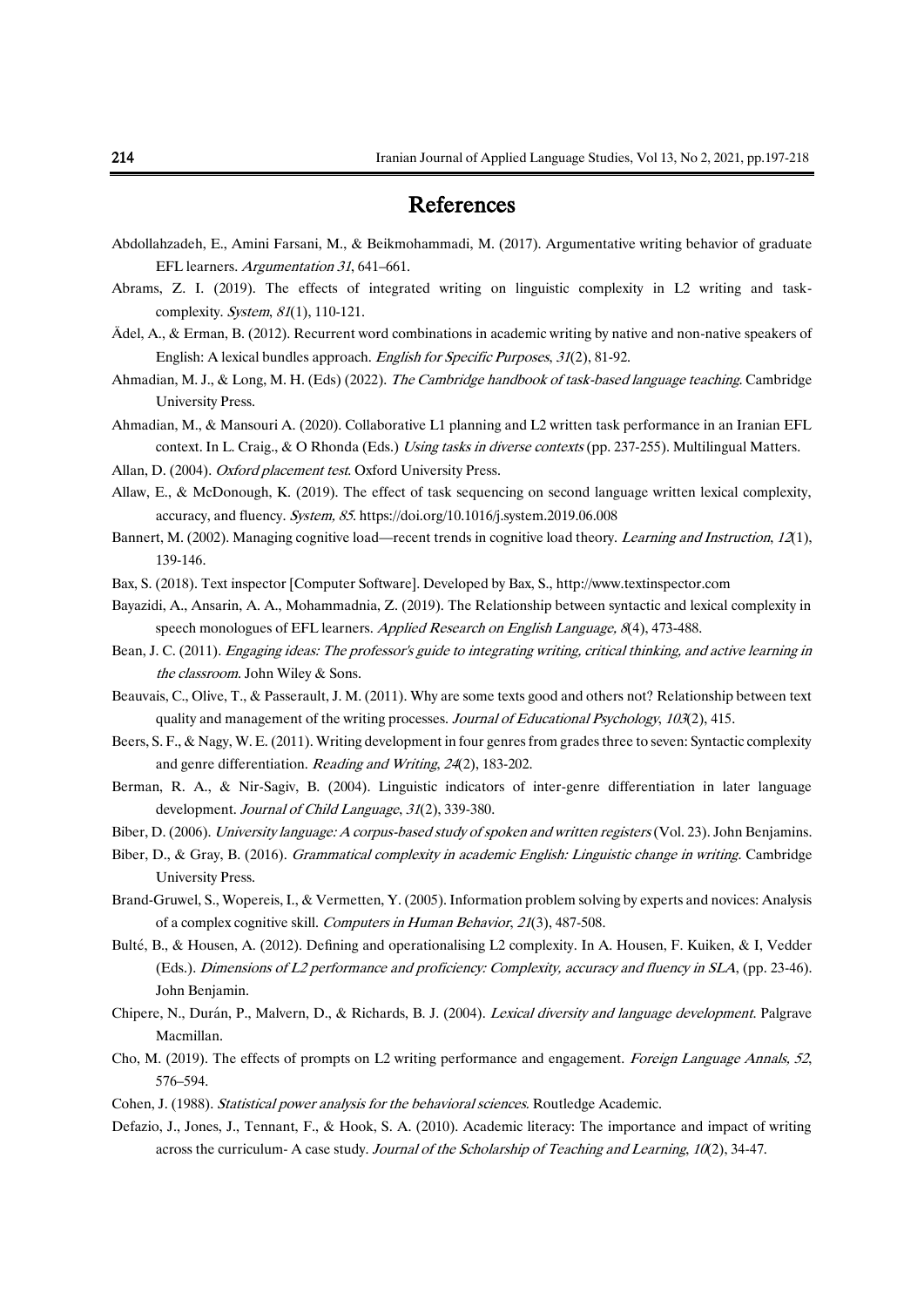- Elder, C., & Iwashita, N. (2005). Planning for test performance: Does it make a difference? In R. Ellis (Ed.), Planning and task performance in a second language (pp. 219-238). Amsterdam: John Benjamins.
- Ellis, R., & Barkhuizen, G. P. (2005). Analysing learner language. Oxford University Press.
- Foster, P. & Skehan, P. (1999). The influence of planning on performance in task-based learning. Paper presented at the British Association of Applied Linguistics, Leeds.
- Foster, P., Tonkyn, A., & Wigglesworth, G. (2000). Measuring spoken language: A unit for all reasons. Applied Linguistics, <sup>21</sup>(3), 354-375.
- Frear, M. W., & Bitchener, J. (2015). The effects of cognitive task complexity on writing complexity. Journal of Second Language Writing, 30(4), 45-57.
- Gebril, A., & Plakans, L. (2016). Source-based tasks in academic writing assessment: Lexical diversity, textual borrowing and proficiency. Journal of English for Academic Purposes, 24(1), 78-88.
- Geranpayeh, A. (2006). A quick review of the English quick placement test. Retrieved from University of Cambridge ESOL Examinations: [http://www.uniss.it/documenti/lingue.](http://www.uniss.it/documenti/lingue)
- Gilabert, R. (2007). The simultaneous manipulation of task complexity along planning time and [+/-Here-and-Now]: Effects on L2 oral production. Investigating Tasks in Formal Language Learning, <sup>20</sup>(1), 44-68.
- Grabe, W. (2002). Genre in the classroom: Multiple perspectives. Northern Arizona University
- Gray, C. D., & Kinnear, P. R. (2012). IBM SPSS statistics 19 made simple. Psychology Press.
- Guara-Tavares, M. G. (2008). Pre-task planning. Working memory capacity and L2 speech performance (Unpublished doctoral thesis). Univeridade Federal de Santa Catarina, Brazil.
- Hall, K. M., Sabey, B. L., & McClellan, M. (2005). Expository text comprehension: Helping primary-grade teachers use expository texts to full advantage. Reading Psychology, <sup>26</sup>(3), 211-234.
- Hamp-Lyions, L. (2011). Writing assessment: Shifting issues, new tools, enduring questions. Assessing Writing, 16(1), 3-5.
- Hamp-Lyons, L., & Mathias, S. P. (1994). Examining expert judgments of task difficulty on essay tests. Journal of Second Language Writing, 3(1), 49-68.
- Housen, A., & Kuiken, F. (2009). Complexity, accuracy, and fluency in second language acquisition. Applied Linguistics, <sup>30</sup>(4), 461-473.
- Housen, A., Kuiken, F., & Vedder, I. (Eds.). (2012). Dimensions of L2 performance and proficiency: Complexity, accuracy and fluency in SLA. Amsterdam: John Benjamins Publishing.
- Hunt, K. W. (1965). *Grammatical structures written at three grade levels*. National Council of Teachers of English.
- Hunt, K. W. (1966). Recent measures in syntactic development. Elementary English, <sup>43</sup>(7), 732-739.
- Ishikawa, T. (2007). The effect of manipulating task complexity along the [+/- Here-and- Now] dimension on L2 written narrative discourse. In M. D. P. G. Mayo (Ed.), *Investigating tasks in formal language learning* (pp. 136-156). Multilingual Matters.
- Jabbari. A. A. (2014). Collocational differences in Persian and English and their effect on learners' production. International Journal of Educational Investigations, 1(2), 172-190.
- Jalilifar, A., Keyvan, M., & Don, A. (2017). The effect of writing prompts on developing argumentative essays of Iranian university students of English. Journal of Modern languages, 27, 48-76.
- Jeong, H. (2017). Narrative and expository genre effects on students, raters, and performance criteria. Assessing Writing, 31(1), 113-125.
- Jiang, W. (2013). Measurements of development in L2 written production: The case of L2 Chinese. Applied Linguistics, <sup>34</sup>(1), 1-24.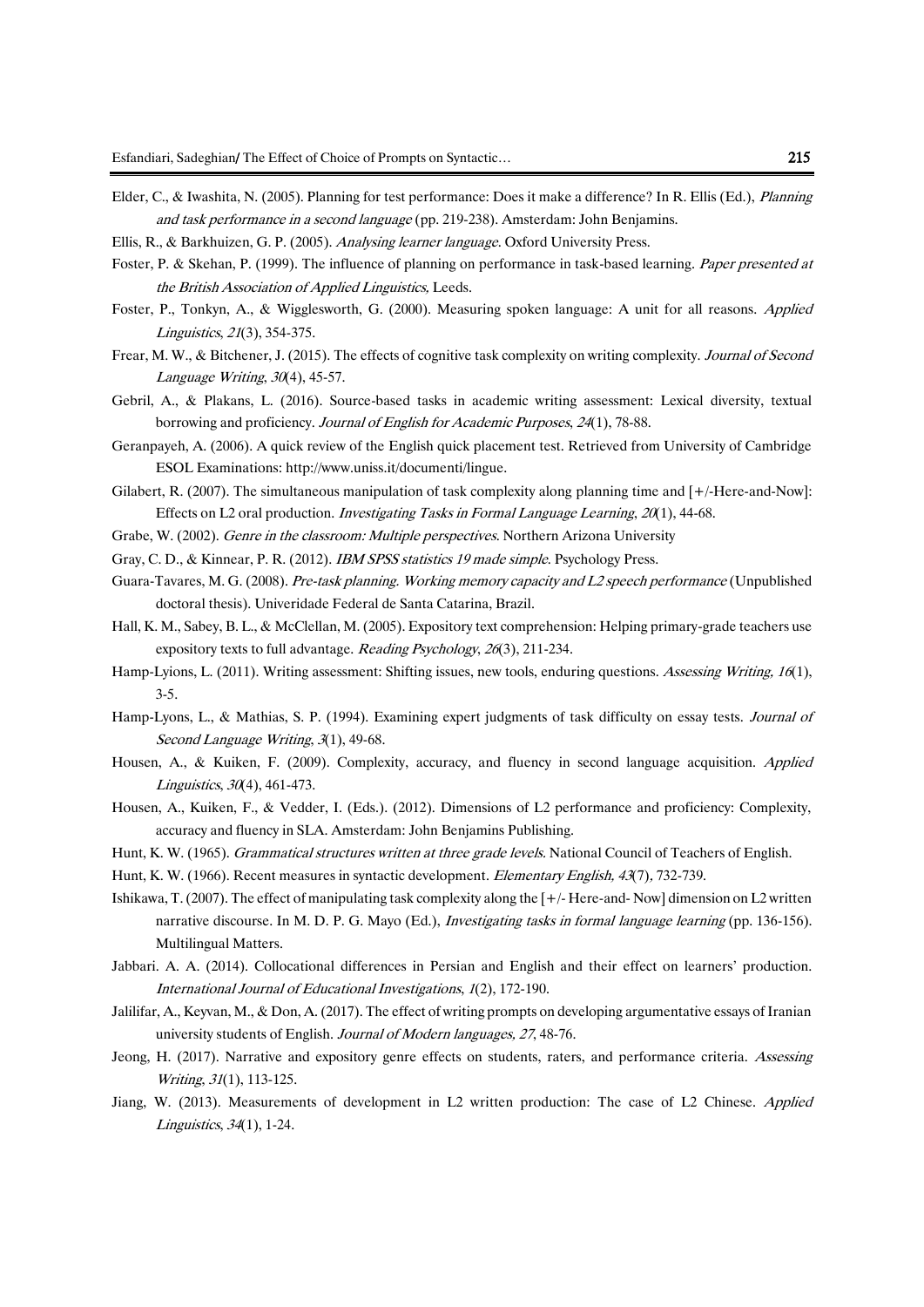- Johansson, V. (2009). Lexical diversity and lexical density in speech and writing: A developmental perspective. Working Papers in Linguistics, <sup>53</sup>, 61-79.
- Johnson, M. D. (2017). Cognitive task complexity and L2 written syntactic complexity, accuracy, lexical complexity, and fluency: A research synthesis and meta-analysis. Journal of Second Language Writing, 37(1), 13-38.
- Kamberelis, G., & Bovino, T. D. (1999). Cultural artifacts as scaffolds for genre development. *Reading Research* Quarterly, <sup>34</sup>(2), 138-170.
- Kessler, M., Ma, W., & Solheim, I. (2021). The effects of topic familiarity on text quality, complexity, accuracy, and fluency: A conceptual replication. TESOL Quarterly. doi.org/10.1002/tesq.3096
- Kim, J. Y. (2014). Predicting L2 writing proficiency using linguistic complexity measures: A corpus-Based study. English Teaching, <sup>69</sup>(4), 27-51.
- Kirkland, M. R., & Saunders, M. A. P. (1991). Maximizing student performance in summary writing: Managing cognitive load. TESOL Quarterly, 25(1), 105-121.
- Koutsoftas, A. D., & Gray, S. (2012). Comparison of narrative and expository writing in students with and without language-learning disabilities. *Language, Speech, and Hearing Services in Schools*, 19(2), 26-48.
- Kuiken, F., & Vedder, I. (2011). Task complexity and linguistic performance in L2 writing and speaking. Second language task complexity: Researching the cognition hypothesis of language learning and performance (pp. 91- 104). John Benjamins.
- Kuiken, F., & Vedder, I. (2012). Syntactic complexity, lexical variation, and accuracy as a function of task complexity and proficiency level in L2 writing and speaking. In A.Housen, F. Kuiken, & I. Vedder (Eds.), Dimensions of L2 performance and proficiency: Complexity, accuracy, and fluency in SLA. (pp. 143-170). John Benjamins.
- Lahuerta, A. C. (2018). Study of accuracy and grammatical complexity in EFL writing. International Journal of English Studies, <sup>18</sup>(1), 71-89.
- Larsen-Freeman, D. (2006). The emergence of complexity, fluency, and accuracy in the oral and written production of five Chinese learners of English. Applied linguistics, 27(4), 590-619.
- Liao, J. (2020). Do L2 lexical and syntactic accuracy develop in parallel? Accuracy development in L2 Chinese writing. System, 94[, https://doi.org/10.1016/j.system.2020.102325](https://doi.org/10.1016/j.system.2020.102325)
- Malvern, D., & Richards, B. (2002). Investigating accommodation in language proficiency interviews using a new measure of lexical diversity. *Language Testing*, 19(1), 85-104.
- Martin-Beltrán, M., García, A.A., & Montoya-Άvila, A. (2020). I know there's something like that in Spanish: Heritage language learners' multifaceted interactions with linguistically diverse peers. International Journal of Applied Linguistics, 30, 530-552.
- Mazgutova, D., & Kormos, J. (2015). Syntactic and lexical development in an intensive English for Academic Purposes Programme. Journal of Second Language Writing, <sup>29</sup>(1), 3-15.
- McCarthy, M. (1998). Spoken language and applied linguistics. Ernst Klett Sprachen.
- McCarthy, P. M. & Jarvis, S. (2007). A theoretical and empirical evaluation of vocd, *Language Testing 24*(4), 459-88.
- McCarthy, P. M. (2005). An assessment of the range and usefulness of lexical diversity measures and the potential of the measure of textual, lexical diversity (MTLD). Dissertation Abstracts International, 66(12).
- McCarthy, P. M., & Jarvis, S. (2010). MTLD, vocd-D, and HD-D: A validation study of sophisticated approaches to lexical diversity assessment. Behavior Research Methods, <sup>42</sup>(2), 381-392.
- McNamara, D. S., Crossley, S. A., & McCarthy, P. M. (2010). Linguistic features of writing quality. Written Communication, 27(1), 57-86.
- McNamara, D. S., Crossley, S. A., & Roscoe, R. (2013). Natural language processing in an intelligent writing strategy tutoring system. Behavior Research Methods, <sup>45</sup>(2), 499-515.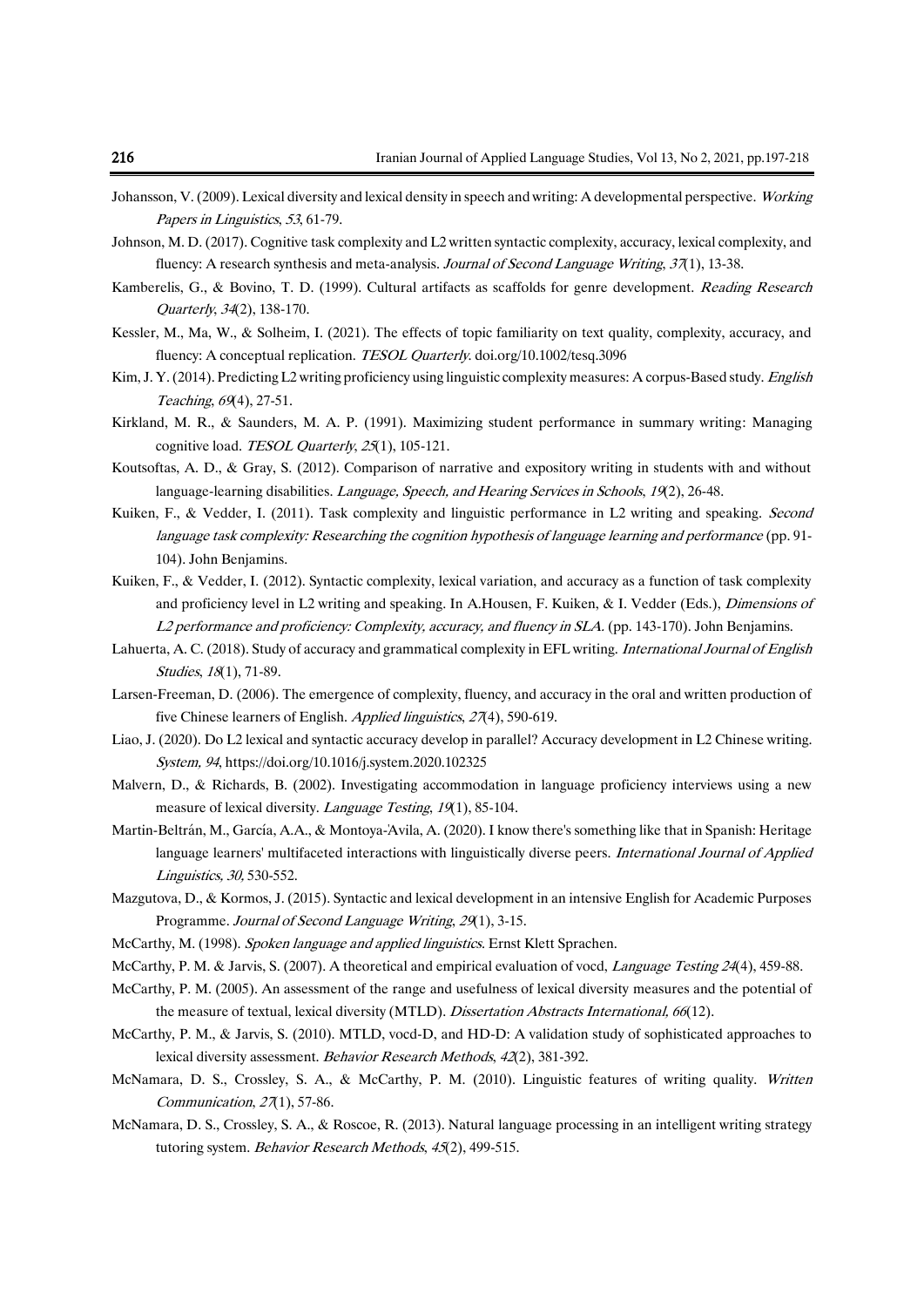- Meihami, H., & Saadat, M. (2019). An investigation into the effects of prompt selection on writing complexity, accuracy, and fluency: The case of Iranian learners at different proficiency levels. Journal of Language and Cultural Education, 7(3), 79-96.
- Nasseri, M., & Thompson, P. (2021). Lexical density and diversity in dissertation abstracts: Revisiting English L1 vs. L2 text differences. Assessing Writing, 47. https://doi.org/10.1016/j.asw.2020.100511.
- Newell, G. E., Beach, R., Smith, J., & VanDerHeide, J. (2011). Teaching and learning argumentative reading and writing: A review of research. *Reading Research Quarterly, 46*(3), 273-304.
- Nippold, M. A. (2004). Research on later language development: International perspectives. *Language development* across childhood and adolescence, <sup>3</sup>(1), 1-8.
- Pallotti, G. (2009). CAF: Defining, refining and differentiating constructs. Applied Linguistics, 30(4), 590-601.
- Polio, C. G. (2001). Research methodology in second language writing research: The case of text-based studies. On second language writing (pp. 91-115). Lawrence Erlbaum Associates.
- Rahimi, M. (2018). Effects of increasing the degree of reasoning and the number of elements on L2 argumentative writing. *Language Teaching Research*, 22(2), 1-22.
- Raimes, A. (2001). What unskilled ESL students do as they write: A classroom study of composing. In T. Silva & P. K. Matsuda (Eds.), Landmark essays: On ESL writing (pp. 37-62). Hermagoras Press.
- Ravid, D., & Berman, R. A. (2010). Developing noun phrase complexity at school age: A text-embedded cross-linguistic analysis. First Language, <sup>30</sup>(1), 3-26.
- Rebarber, T., Rybinski, P., Hauck, M., Scarcella, R., Buteux, A., & Wang, J. (2007). Designing the comprehensive English language learner assessment (CELLA) for the benefit of users. In J. Abedi (Ed.), English language proficiency assessment in the nation: Current status and future practice (pp. 63-79). University of California.
- Reilly, J., Zamora, A., & McGivern, R. F. (2005). Acquiring perspective in English: the development of stance. Journal of Pragmatics, <sup>37</sup>(2), 185-208.
- Robinson, P. (2011). Second language task complexity, the cognition hypothesis, language learning, and performance. In P. Robinson (Ed.), Second language task complexity: Researching the cognition hypothesis on language learning and performance (pp. 3-37). John Benjamins.
- Robinson, P. (2015). The Cognition hypothesis, second language task demands, and the SSARC model of pedagogic task sequencing. In M. Bygate (Ed), *Domains and directions in the development of TBLT: A decade of plenaries* from the international conference (pp.87-122). John Benjamins.
- Ruiz-Funes, M. (2015). Exploring the potential of second/foreign language writing for language learning: The effects of task factors and learner variables. Journal of Second Language Writing, <sup>28</sup>(2), 1-19.
- Rutherford, K. (2001). An investigation of the effects of planning on oral production in a second language [Unpublished MA thesis]. University of Auckland.
- Sadeghi, K., & Dilmaghani, S. K. (2013). The Relationship between lexical diversity and genre in Iranian EFL learners' writings. Journal of Language Teaching and Research, <sup>4</sup>(2), 328-334.
- Scott, C. M. (1988). Spoken and written syntax. In M. Nippold (Ed.): Later language development: Ages nine through nineteen (pp. 49-55). Pro-Ed.
- Scott, C. M., & Windsor, J. (2000). General language performance measures in spoken and written narrative and expository discourse of school-age children with language learning disabilities. Journal of Speech, Language, and Hearing Research, <sup>43</sup>(2), 324-339.
- Scott, M. S., & Tucker, G. R. (1974). Error analysis and English-language strategies of Arab students. Language Learning, <sup>24</sup>(1), 69-97.